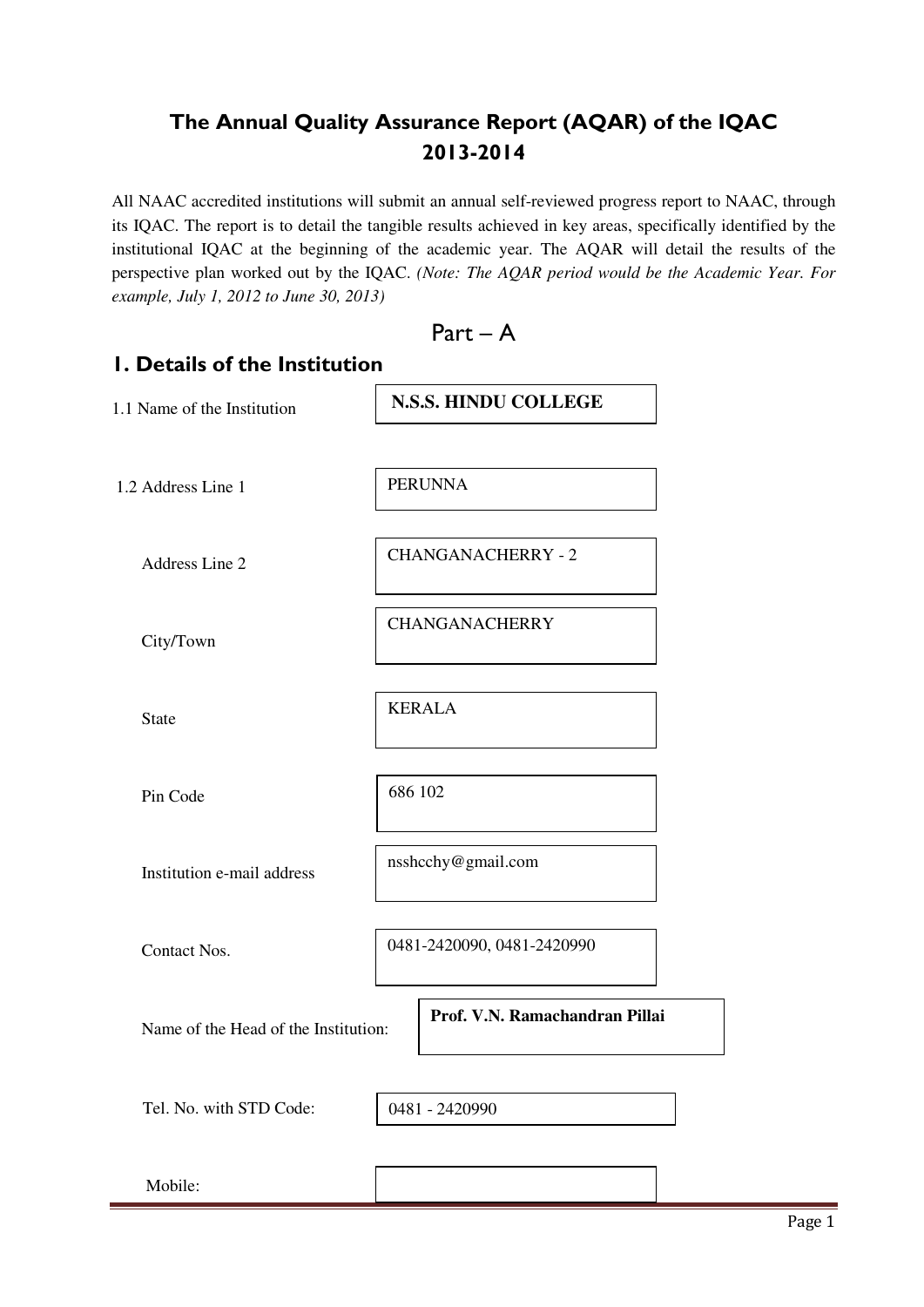Name of the IQAC Co-ordinator: Mobile: IQAC e-mail address: 1.3 **NAAC Track ID** *(For ex. MHCOGN 18879)* drsujathas1@gmail.com **Dr. SUJATHA. S**  9847538700

### 1.4 **NAAC Executive Committee No. & Date:**  *(For Example EC/32/A&A/143 dated 3-5-2004. This EC no. is available in the right corner- bottom of your institution's Accreditation Certificate)*

1.5 Website address:

www.nsshinducollege.org

EC/40/RA/18, 17 October 2006

Web-link of the AQAR:

For ex. http://www.ladykeanecollege.edu.in/AQAR2012-13.doc

1.6 Accreditation Details

|         |             |             | <b>CGPA</b> | Year of       | Validity     |
|---------|-------------|-------------|-------------|---------------|--------------|
| Sl. No. | Cycle       | Grade       |             | Accreditation | Period       |
|         |             | Four        | 70-75       |               | Up to $2005$ |
|         | $1st$ Cycle | <b>Star</b> |             | 2000          |              |
| 2       | $2nd$ Cycle | $B++$       | 82.1        | 2006          | Up to $2011$ |
| 3       | $3rd$ Cycle |             |             |               |              |
|         | $4th$ Cycle |             |             |               |              |

1.7 Date of Establishment of IQAC : DD/MM/YYYY

April 17, 2000

**1.8 AQAR for the year** *(for example 2010-11)*

2013-14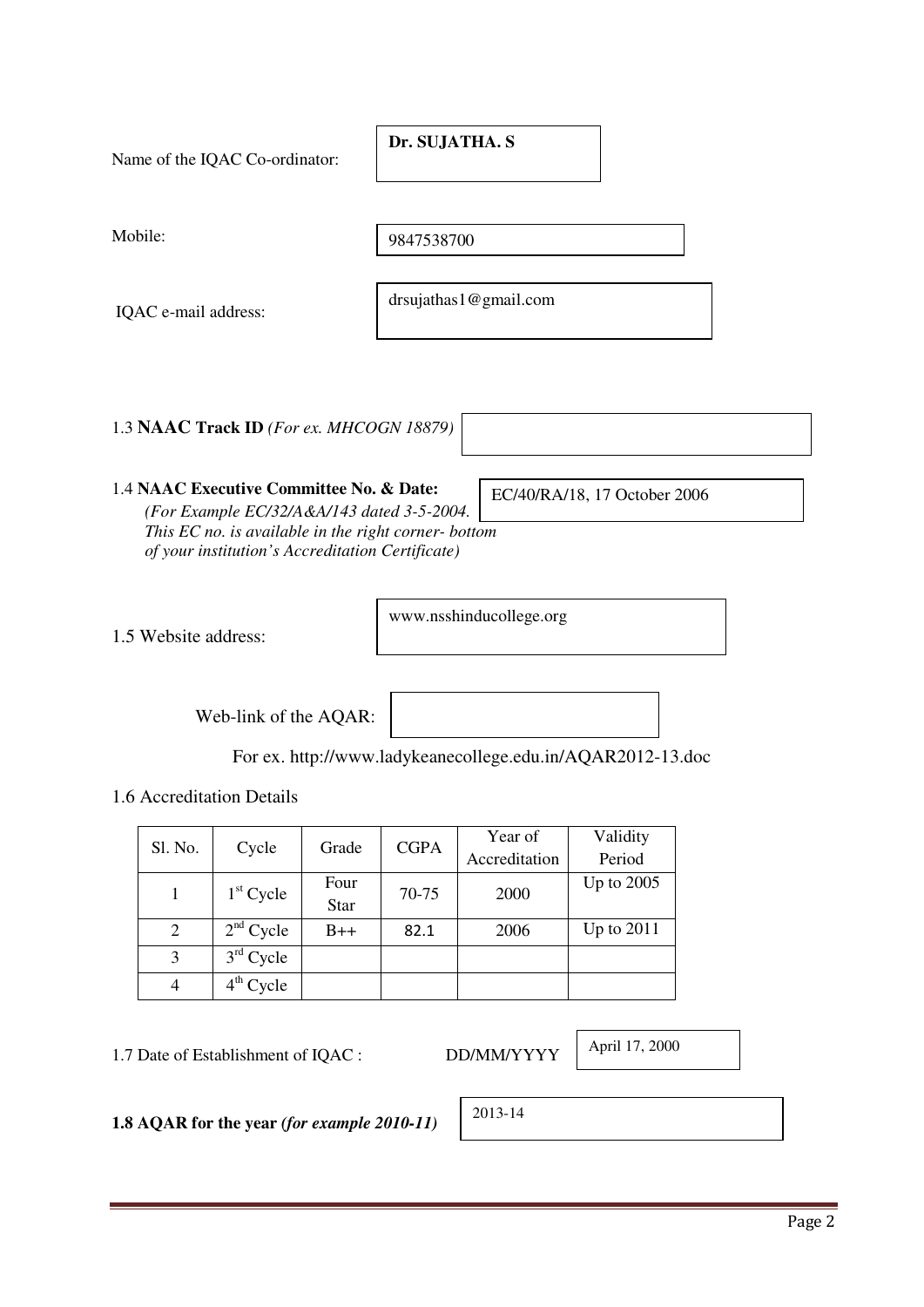| iv. AQAR_                                                  |                               | (DD/MM/YYYY)4<br>(DD/MM/YYYY)<br>(DD/MM/YYYY) |
|------------------------------------------------------------|-------------------------------|-----------------------------------------------|
| 1.10 Institutional Status                                  |                               |                                               |
| University                                                 | Central<br><b>State</b>       | Deemed<br>Private                             |
| <b>Affiliated College</b>                                  | No<br>Yes<br>√                |                                               |
| <b>Constituent College</b>                                 | Yes<br>No                     |                                               |
| Autonomous college of UGC                                  | Yes<br>No<br>√                |                                               |
| Regulatory Agency approved Institution                     | Yes                           | N <sub>o</sub>                                |
| (eg. AICTE, BCI, MCI, PCI, NCI)                            |                               |                                               |
| Co-education<br>Type of Institution                        | Men<br>$\sqrt{2}$             | Women                                         |
| Urban                                                      | Rural<br>√                    | Tribal                                        |
| Grant-in-aid<br><b>Financial Status</b>                    | UGC 2(f)<br>√∣                | <b>UGC 12B</b>                                |
|                                                            | Grant-in-aid + Self Financing | <b>Totally Self-financing</b>                 |
| 1.11 Type of Faculty/Programme                             |                               |                                               |
| Science<br>Arts                                            | Commerce                      | PEI (Phys Edu)<br>Law                         |
| Engineering<br>$TEI$ (Edu) $\vert$                         | <b>Health Science</b>         | Management                                    |
| Others (Specify)                                           |                               |                                               |
| 1.12 Name of the Affiliating University (for the Colleges) |                               | Mahatma Gandhi University,<br>Kottayam        |

 $\begin{array}{c} \hline \end{array}$ 

1.9 Details of the previous year's AQAR submitted to NAAC after the latest Assessment and Accreditation by NAAC (*(for example AQAR 2010-11submitted to NAAC on 12-10-2011)*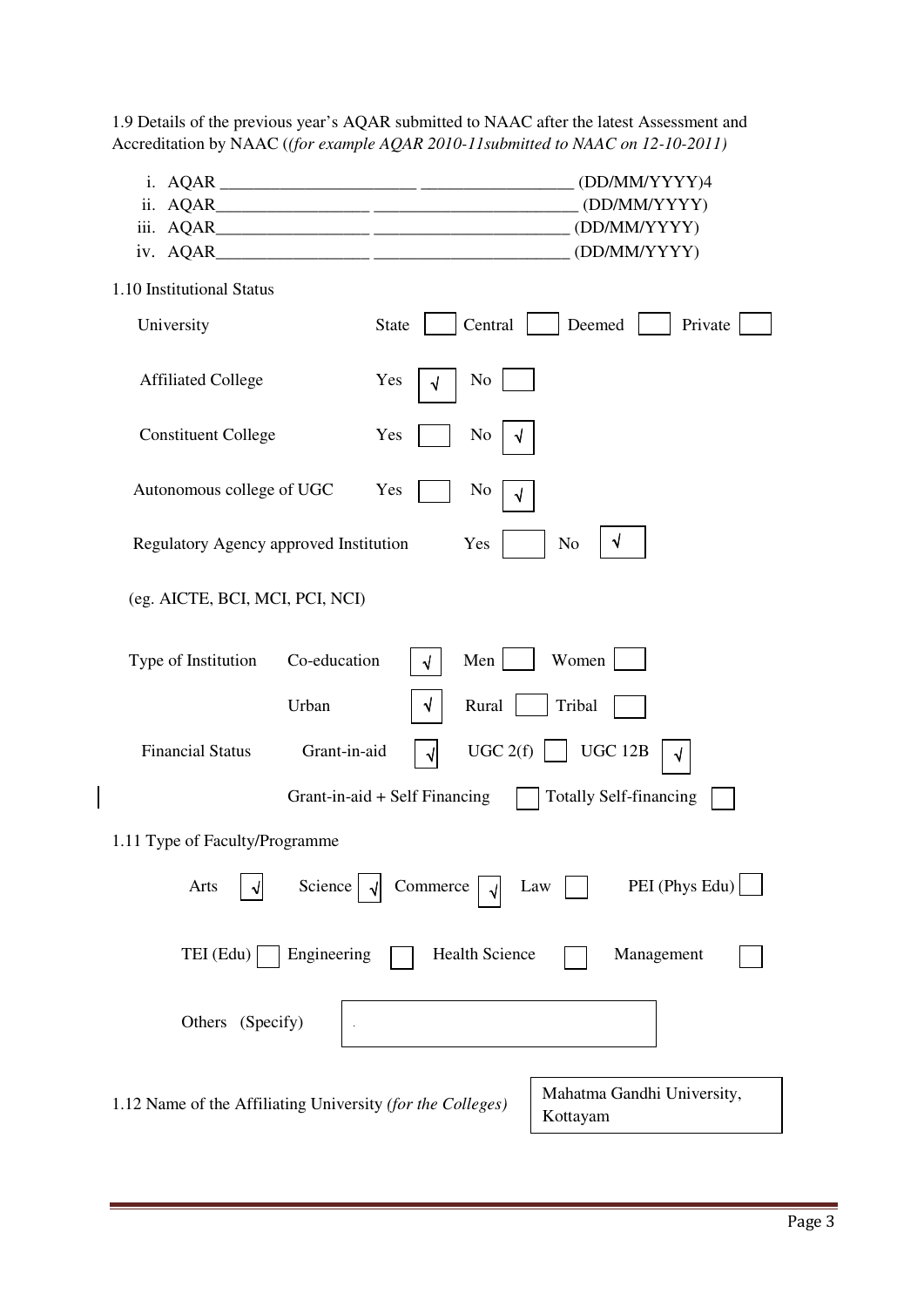# 1.13 Special status conferred by Central/ State Government-- UGC/CSIR/DST/DBT/ICMR etc

| Autonomy by State/Central Govt. / University                      |                       |                     |  |
|-------------------------------------------------------------------|-----------------------|---------------------|--|
| University with Potential for Excellence                          |                       | <b>UGC-CPE</b>      |  |
| <b>DST Star Scheme</b>                                            |                       | UGC-CE              |  |
| <b>UGC-Special Assistance Programme</b>                           |                       | <b>DST-FIST</b>     |  |
| <b>UGC-Innovative PG programmes</b>                               |                       | Any other (Specify) |  |
| <b>UGC-COP Programmes</b>                                         |                       |                     |  |
| 2. IQAC Composition and Activities                                |                       |                     |  |
| 2.1 No. of Teachers                                               | 16                    |                     |  |
| 2.2 No. of Administrative/Technical staff                         | $\overline{2}$        |                     |  |
| 2.3 No. of students                                               | $\boldsymbol{0}$      |                     |  |
| 2.4 No. of Management representatives                             | $\overline{c}$        |                     |  |
| 2.5 No. of Alumni                                                 | 1                     |                     |  |
| 2.6 No. of any other stakeholder and<br>community representatives | $\pmb{0}$             |                     |  |
| 2.7 No. of Employers/ Industrialists                              | $\mathbf{1}$          |                     |  |
| 2.8 No. of other External Experts                                 | $\pmb{0}$             |                     |  |
| 2.9 Total No. of members                                          | 22                    |                     |  |
| 2.10 No. of IQAC meetings held                                    |                       |                     |  |
| 2.11 No. of meetings with various stakeholders:                   | No.<br>$\overline{2}$ | 5<br>Faculty        |  |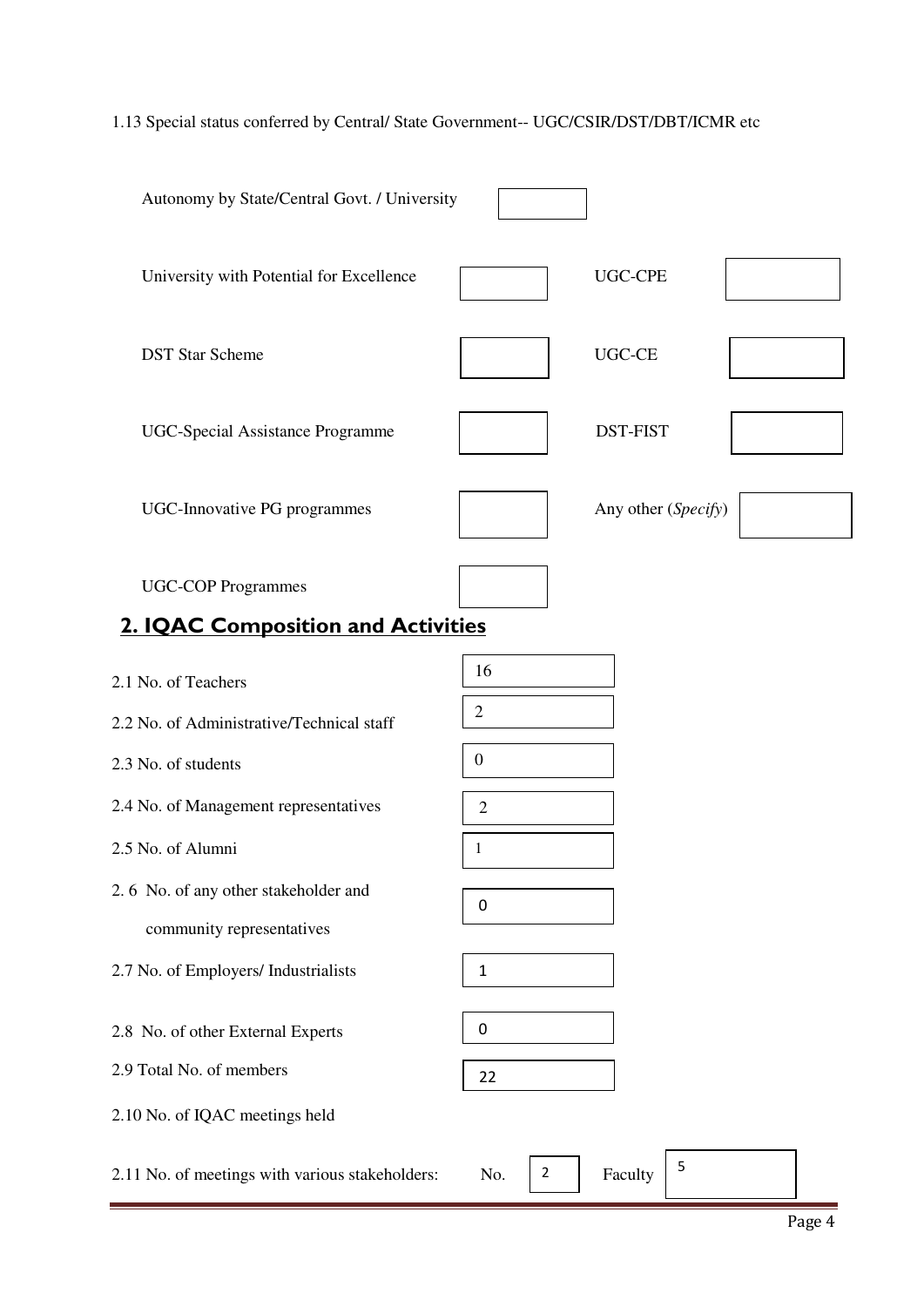|             | Non-Teaching Staff Students                                                                                                                                                                                                                                                | $\mathbf{1}$ | Alumni   | Others       |                          |  |
|-------------|----------------------------------------------------------------------------------------------------------------------------------------------------------------------------------------------------------------------------------------------------------------------------|--------------|----------|--------------|--------------------------|--|
|             | 2.12 Has IQAC received any funding from UGC during the year?                                                                                                                                                                                                               |              |          | Yes          | N <sub>o</sub>           |  |
|             | If yes, mention the amount                                                                                                                                                                                                                                                 |              |          |              |                          |  |
|             | 2.13 Seminars and Conferences (only quality related)                                                                                                                                                                                                                       |              |          |              |                          |  |
|             | (i) No. of Seminars/Conferences/ Workshops/Symposia organized by the IQAC                                                                                                                                                                                                  |              |          |              |                          |  |
| Total Nos.  | International                                                                                                                                                                                                                                                              |              | National | <b>State</b> | <b>Institution Level</b> |  |
|             |                                                                                                                                                                                                                                                                            |              |          |              |                          |  |
| (ii) Themes | <b>Pursuit of Excellence</b>                                                                                                                                                                                                                                               |              |          |              |                          |  |
|             | 2.14 Significant Activities and contributions made by IQAC                                                                                                                                                                                                                 |              |          |              |                          |  |
|             | The IQAC cell of N.S.S. Hindu College, Changanacherry strives to maintain quality<br>consciousness in higher education. The cell provides a structure that streamlines the<br>curricular and co- curricular activities of the college to ensure quality. The cell aims for |              |          |              |                          |  |

the development and application of quality parameters for the various academic and

### 2.15 Plan of Action by IQAC/Outcome

administrative activities.

 The plan of action chalked out by the IQAC in the beginning of the year towards quality enhancement and the outcome achieved by the end of the year 2013-14

| Plan of Action               | Achievements                                                                                                                                                                                                                                                                                                                                                                                                                                                                                                                                                                                     |  |  |  |  |  |
|------------------------------|--------------------------------------------------------------------------------------------------------------------------------------------------------------------------------------------------------------------------------------------------------------------------------------------------------------------------------------------------------------------------------------------------------------------------------------------------------------------------------------------------------------------------------------------------------------------------------------------------|--|--|--|--|--|
| Ensuring quality in research | P.G Department of English organized an<br>❖<br>academic<br>interaction programme<br>Rendezvous with Mr. Drew Hayden<br>Taylor, famous Canadian author and play<br>wright on $5th$ December 2013. Prof. Jeny<br>Taylor, expert in Diasporic Literature of<br>University of Toronto attended the<br>programme.<br><b>P.G. Department of Malayalam organised:</b><br>A Symposium on Children's literature in<br>豪心<br>Malayalam on 19 <sup>th</sup> February 2014<br>A Workshop on the study of performing<br>❖<br>arts in October 2013.<br>❖<br>A Seminar on Cyber poetry<br>and<br>'Kaviyarangu'. |  |  |  |  |  |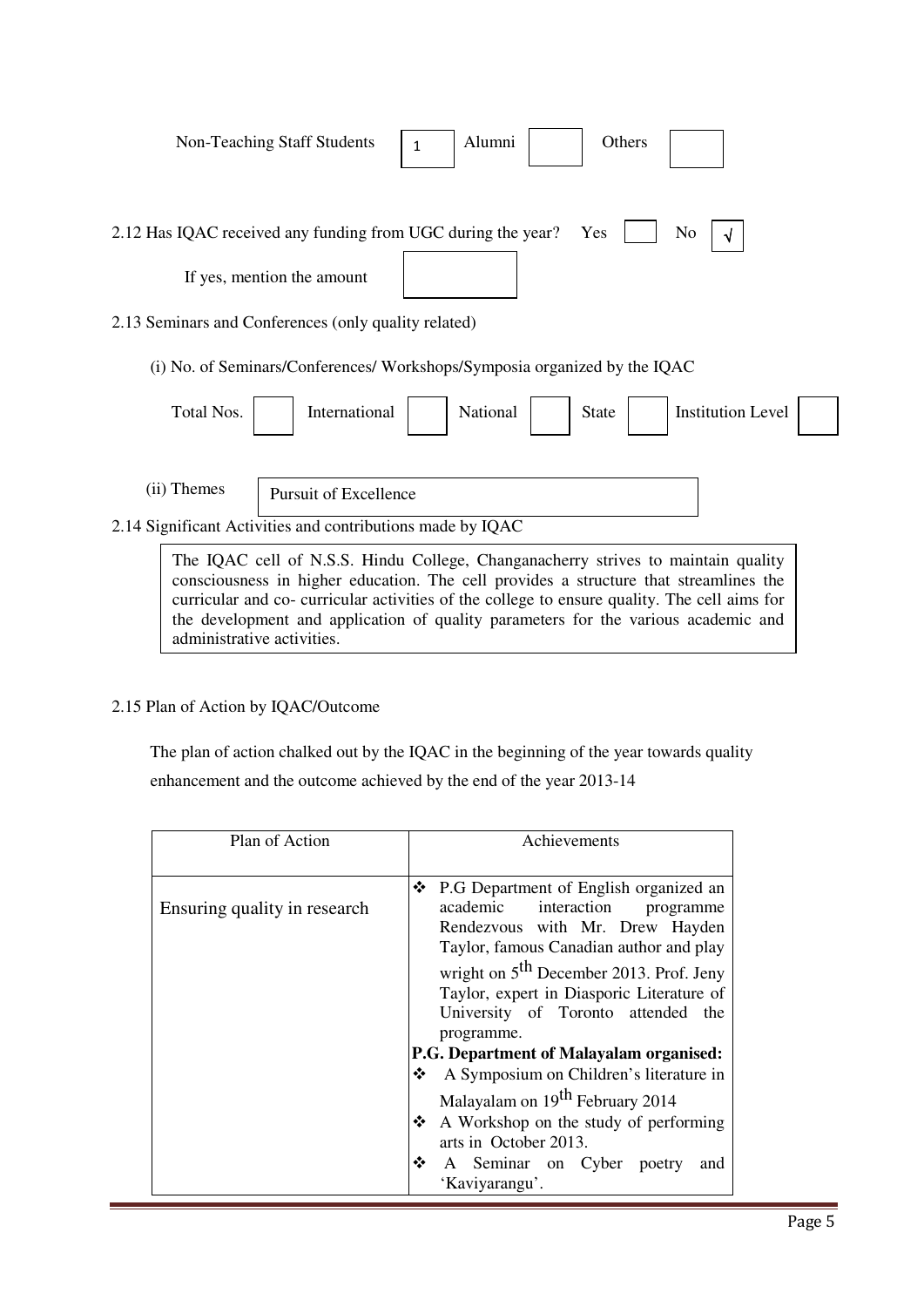| Mahakavi Ulloor Anusmaranam" and                           |
|------------------------------------------------------------|
| "Vayana Dinam"                                             |
| P.G. Department of Hindi organised:                        |
| Two<br>day<br>National<br>❖<br>Seminar<br>on               |
| Universalisation on Post Seventy Hindi                     |
| Literature in September 2013.                              |
| P.G. Department of History organised:                      |
| Talk by Buddhist Scholar Khema<br>❖                        |
| Chara Bikhu in September, 2013.                            |
| P.G. Department of Economics organised:                    |
| 'Eco Fest'<br>$\ddot{\bullet}$                             |
| P.G. Department of Politics organised:                     |
| • Nation Seminar on Green Governance                       |
| in India.                                                  |
| <b>P.G. Department of Mathematics</b>                      |
| organised:                                                 |
| ❖<br>Two day Seminar Recent Trends in<br>Mathematics.      |
| P.G. Department of Physics organised:                      |
| National workshop on Nuclear Science<br>❖                  |
| in collaboration with INCAS.                               |
| ❖<br>Intercollegiate Project Presentation &                |
| Quiz competition.                                          |
| <b>P.G. Department of Chemistry</b>                        |
| organised:                                                 |
| ❖<br>National<br>workshop<br>Nuclear<br>on                 |
| Science in collaboration with INCAS.                       |
| ❖<br>recruitment<br>Campus<br>interview                    |
| association with Anthem Biosciences,                       |
| Bangalore.                                                 |
| P.G. Department of Zoology organised:                      |
| ❖<br>Seminar<br>"Diversity<br>on<br>and<br>Conservation of |
| Dragon Flies<br>in<br>Kerala"                              |
| ❖<br>Inter collegiate debate competition on                |
| Western Ghats and Kasthuri Rangan                          |
| Report in January 2014.                                    |
| P.G. Department of Commerce                                |
| organised:                                                 |
| ❖<br>Seminar on International<br>Financial                 |
| Reporting Standards.                                       |
| Department of Philosophy organised:                        |
| Seminar on 'Medical Ethics' sponsored<br>❖                 |
| by Indian Medical Association                              |
| Celebrated World Environment Day<br>❖                      |
| <b>Department of Botany organised:</b>                     |
| Kadambaran Naboothiri Memorial All<br>❖                    |
| Kerala Inter Collegiate Quiz                               |
| competition                                                |
| <b>Department of Physical Education</b>                    |
| organised:                                                 |
| ❖<br>A class on Yoga & Meditation.                         |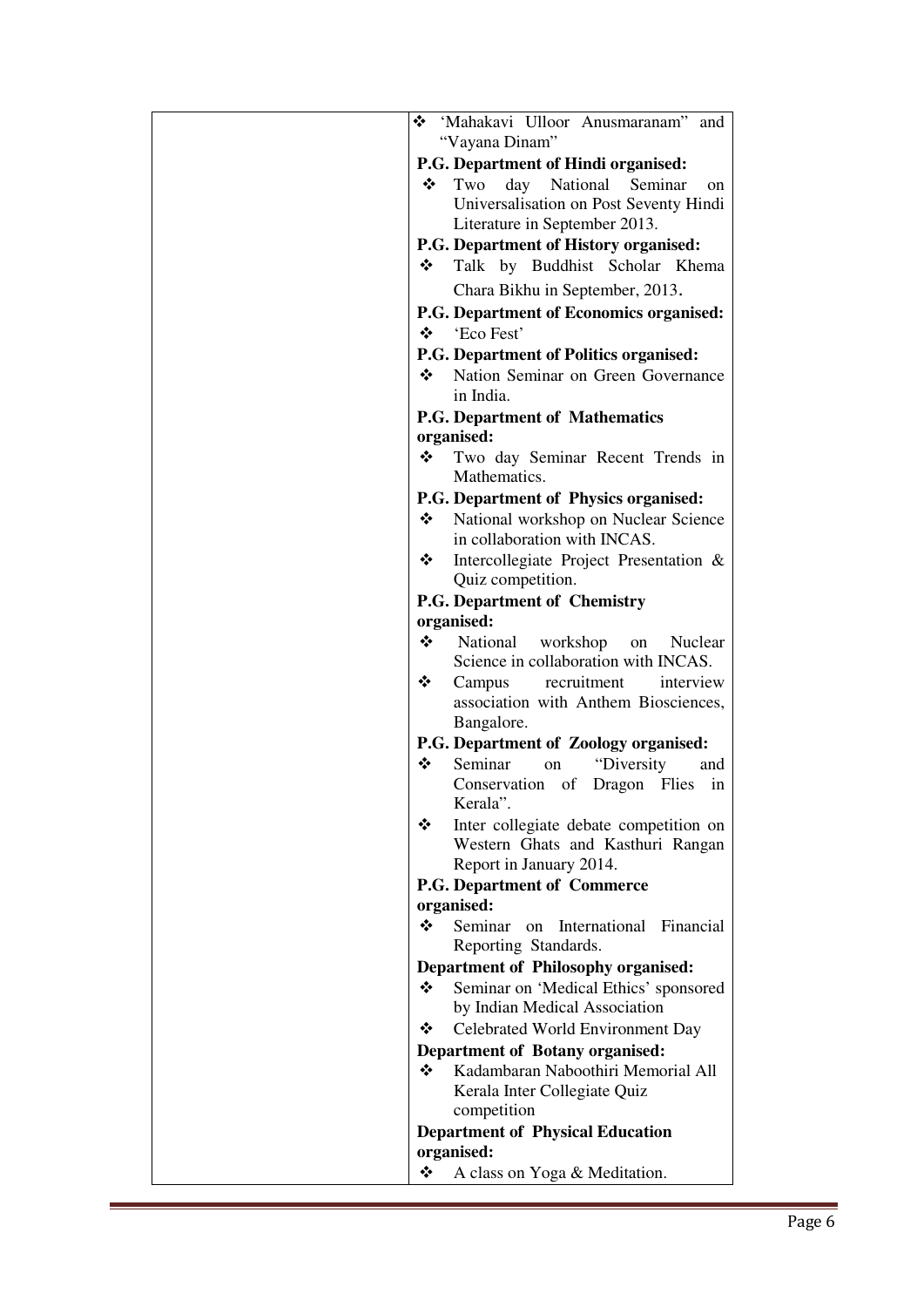| <b>Extension activities</b> | <b>P.G. Department of English Outreach</b><br><b>Programmes</b> |
|-----------------------------|-----------------------------------------------------------------|
|                             | Student tutors were given orientation.                          |
|                             | They went to several schools to train                           |
|                             | the children in communication skills,                           |
|                             | in English language. Interactive                                |
|                             | sessions were conducted to improve                              |
|                             | the overall personality of students.                            |
|                             |                                                                 |

| 2.15 Whether the AQAR was placed in statutory body | Yes $\vert \sqrt{ } \vert$<br>No                                      |
|----------------------------------------------------|-----------------------------------------------------------------------|
| Management $\sqrt{\sqrt{ }}$ Syndicate             | Any other body $\boxed{\phantom{a}}$                                  |
| Provide the details of the action taken            |                                                                       |
|                                                    | • Increase in number of consultancy services provided by the faculty. |
| Emphasis on smart classrooms.                      |                                                                       |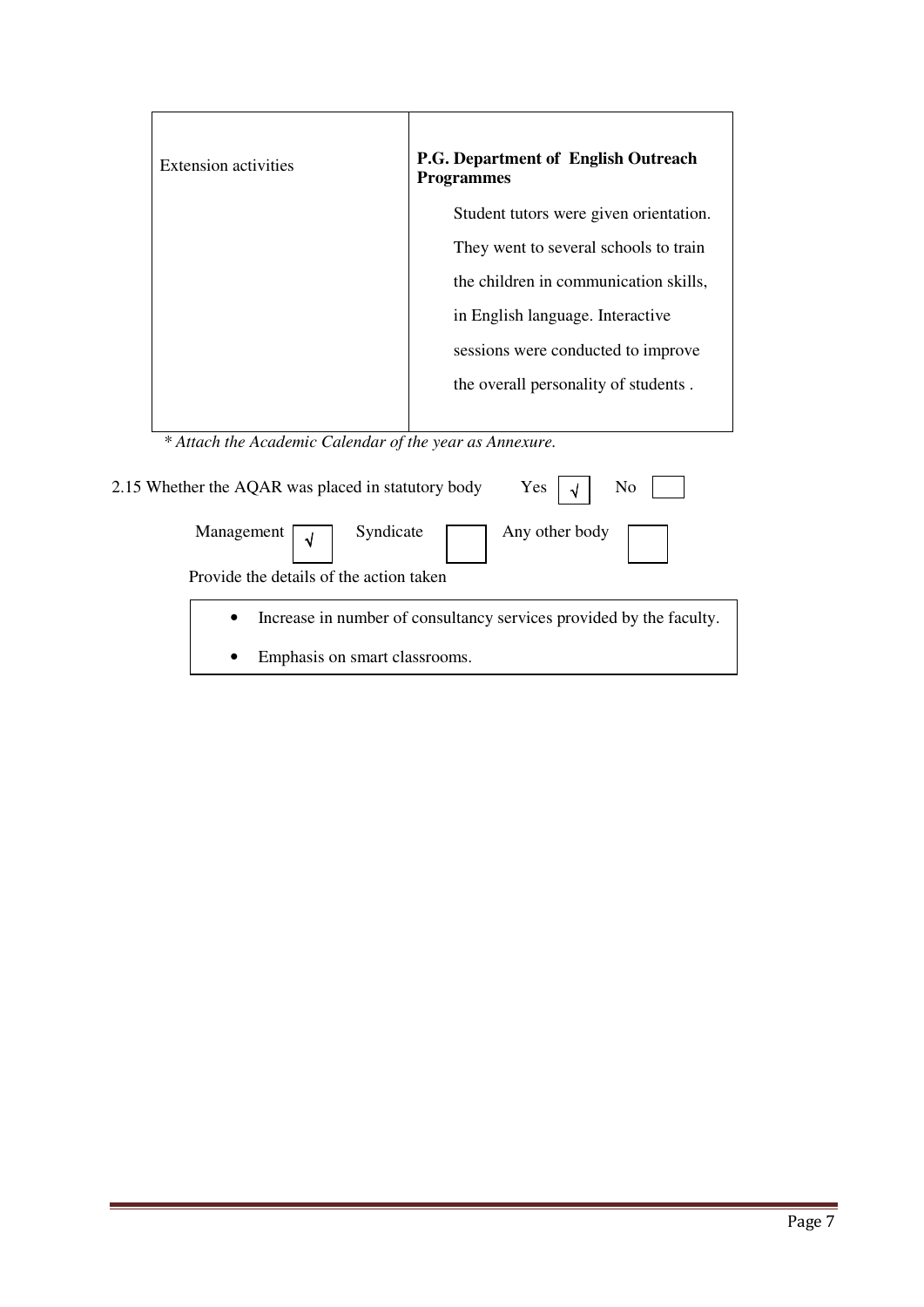# Part – B

## **Criterion – I**

# **1. Curricular Aspects**

| 1.1 Details about Academic Programmes |  |
|---------------------------------------|--|
|---------------------------------------|--|

| Level of the<br>Programme | Number of<br>existing<br>Programmes | Number of<br>programmes added<br>during the year | Number of<br>self-financing<br>programmes | Number of value<br>added / Career<br>Oriented<br>programmes |
|---------------------------|-------------------------------------|--------------------------------------------------|-------------------------------------------|-------------------------------------------------------------|
| PhD                       |                                     |                                                  |                                           |                                                             |
| PG                        | 11                                  |                                                  |                                           |                                                             |
| <b>UG</b>                 | 14                                  |                                                  |                                           | 3                                                           |
| PG Diploma                |                                     |                                                  |                                           |                                                             |
| <b>Advanced Diploma</b>   |                                     |                                                  |                                           |                                                             |
| Diploma                   |                                     |                                                  |                                           |                                                             |
| Certificate               | 3                                   |                                                  |                                           |                                                             |
| Others                    |                                     |                                                  |                                           |                                                             |
| <b>Total</b>              | 28                                  |                                                  |                                           | 3                                                           |
| Interdisciplinary         |                                     |                                                  |                                           |                                                             |
| Innovative                |                                     |                                                  |                                           |                                                             |

1.2 (i) Flexibility of the Curriculum: CBCS/Core/Elective option / Open options

- Choice Based Credit System (CBCS)
- All UG programmes have 2 elective subjects -1 open course and an elective

(ii) Pattern of programmes:

| Pattern   | Number of programmes                   |
|-----------|----------------------------------------|
| Semester  | $11(PG) + 14 (UG) + 3(Add on Courses)$ |
| Trimester |                                        |
| Annual    |                                        |

| 1.3 Feedback from stakeholders*<br>$(On \ all \ aspects)$ | Alumni $\vert \sqrt{ } \vert$ |  | Parents $\vert \sqrt{ } \vert$ Employers $\vert \sqrt{ } \vert$ Students $\vert \sqrt{ } \vert$        |  |  |
|-----------------------------------------------------------|-------------------------------|--|--------------------------------------------------------------------------------------------------------|--|--|
| Mode of feedback :                                        | Online                        |  | Manual $\begin{vmatrix} \sqrt{2} \\ \sqrt{2} \\ \sqrt{2} \end{vmatrix}$ Co-operating schools (for PEI) |  |  |

### *\*Please provide an analysis of the feedback in the Annexure*

There is an effective feedback mechanism in place. Feedback was collected from parents, students and employers. Parent feedback was collected by the PTA and submitted to the management for further action.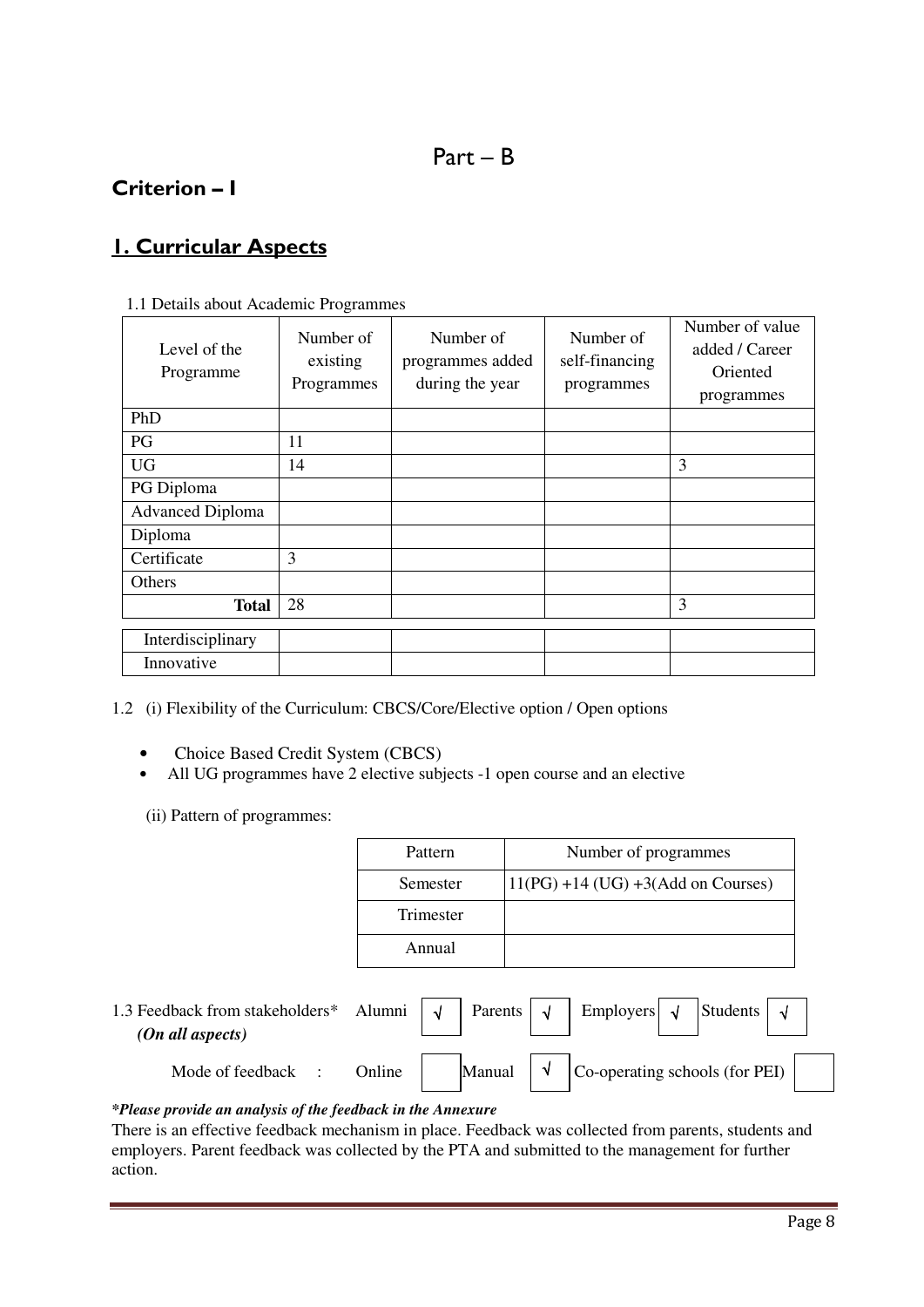1.4 Whether there is any revision/update of regulation or syllabi, if yes, mention their salient aspects.

As an affiliated college, University revision/ update has been followed.

1.5 Any new Department/Centre introduced during the year. If yes, give details.

No

### **Criterion – II**

### **2. Teaching, Learning and Evaluation**

| 2.1 Total No. of  | Total |    | Asst. Professors   Associate Professors   Professors   Others |  |
|-------------------|-------|----|---------------------------------------------------------------|--|
| permanent faculty | 106   | 47 | 59                                                            |  |

2.2 No. of permanent faculty with Ph.D.

| 2.3 No. of Faculty Positions<br>Recruited $(R)$ and Vacant $(V)$<br>during the year | Asst.<br>Professors |  | Associate<br>Professors | Professors |  | Others |  | Total |  |
|-------------------------------------------------------------------------------------|---------------------|--|-------------------------|------------|--|--------|--|-------|--|
|                                                                                     |                     |  |                         |            |  |        |  |       |  |
|                                                                                     |                     |  |                         |            |  |        |  |       |  |

48

2.4 No. of Guest and Visiting faculty and Temporary faculty 11

2.5 Faculty participation in conferences and symposia:

| No. of Faculty          | International level | National level | State level |
|-------------------------|---------------------|----------------|-------------|
| Attended                |                     |                |             |
| Presented papers        |                     |                |             |
| <b>Resource Persons</b> |                     |                |             |

2.6 Innovative processes adopted by the institution in Teaching and Learning:

| $\triangleright$ ICT enabled teaching learning process is encouraged |  |
|----------------------------------------------------------------------|--|
|                                                                      |  |

- > Industrial Visits are conducted to enhance learning process
- > Orientation programme for improving the communication skills of

194

2.7 Total No. of actual teaching days during this academic year

Students<br>Students

| 2.8 Examination/Evaluation Reforms initiated by                  |
|------------------------------------------------------------------|
| the Institution (for example: Open Book Examination, Bar Coding, |

--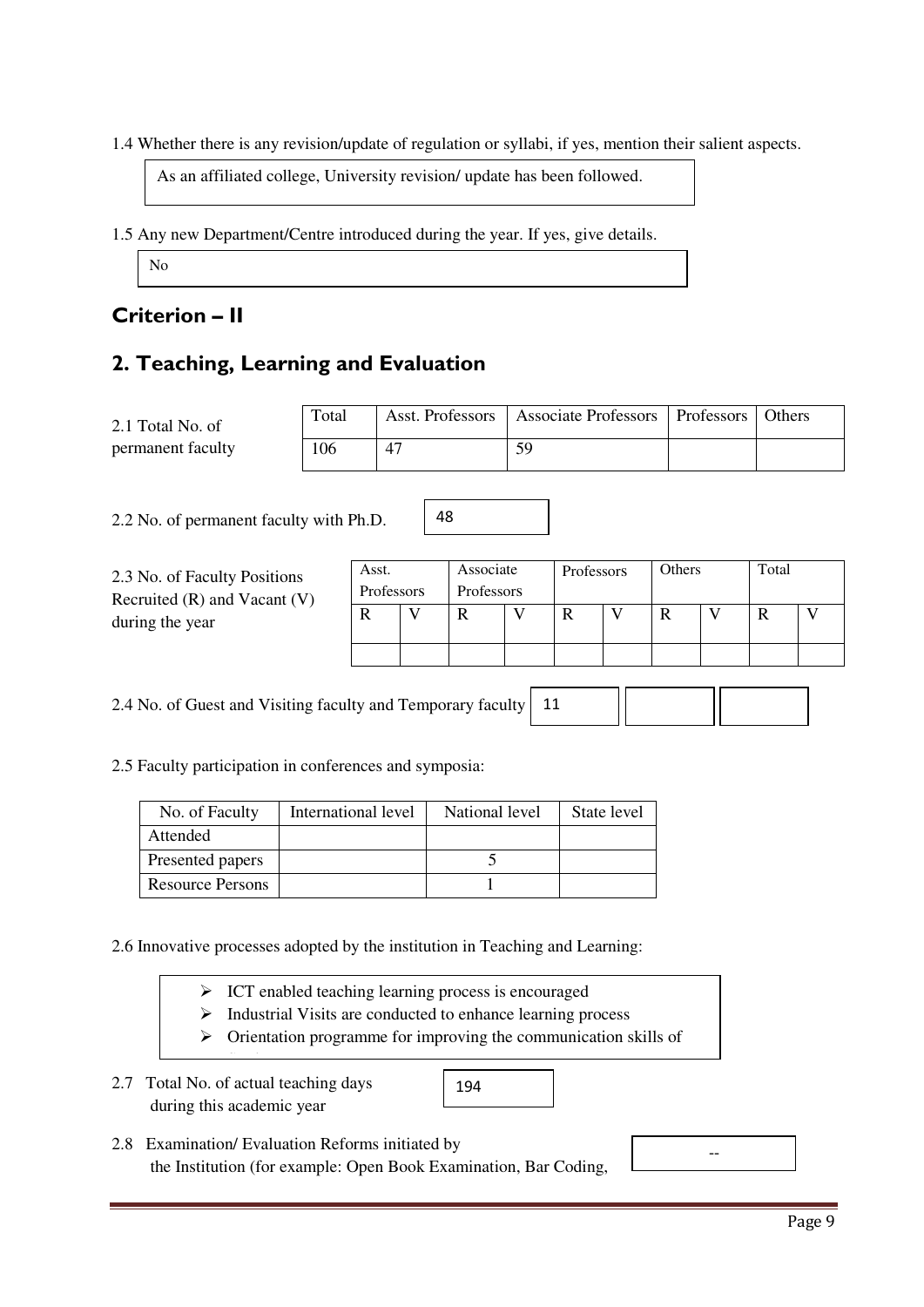Double Valuation, Photocopy, Online Multiple Choice Questions)

- 2.9 No. of faculty members involved in curriculum restructuring/revision/syllabus development as member of Board of Study/Faculty/Curriculum Development workshop 14
- 2.10 Average percentage of attendance of students

| 2.11 Course/Programme wise |  |
|----------------------------|--|

distribution of pass percentage :

| Title of the<br>Programme | Total no. of<br>students | Division  |       |        |         |        |  |
|---------------------------|--------------------------|-----------|-------|--------|---------|--------|--|
|                           | appeared                 | 60% Above | $I\%$ | II $%$ | III $%$ | Pass % |  |
| <b>BA</b> English         | 25                       | 22        |       |        |         | 96.4   |  |
| <b>BA</b> Malayalam       | 23                       | 19        |       |        |         | 82.6   |  |
| <b>BA Hindi</b>           | 19                       | 19        |       |        |         | 100    |  |
| <b>BA History</b>         | 91                       | 78        |       |        |         | 85.71  |  |
| <b>BA</b> Economics       | 103                      | 88        |       |        |         | 91.26  |  |
| <b>BA Politics</b>        | 49                       | 36        |       |        |         | 73.47  |  |
| <b>BA Philosophy</b>      | 25                       | 21        |       |        |         | 84     |  |
| <b>BSc Mathematics</b>    | 43                       | 39        |       |        |         | 90.7   |  |
| <b>BSc Physics</b>        | 17                       | 15        |       |        |         | 88     |  |
| <b>BSc</b> Chemistry      | 23                       | 19        |       |        |         | 82.6   |  |
| <b>BSc Botany</b>         | 19                       | 19        |       |        |         | 100    |  |
| <b>BSc Zoology</b>        | 20                       | 18        |       |        |         | 90     |  |
| <b>BSc Food Science</b>   | 21                       | 20        |       |        |         | 95.24  |  |
| <b>B.Com</b>              | 69                       | 69        |       |        |         | 100    |  |

75

| Title of the<br>Programme | Total no. of<br>students | Division       |    |        |         |        |  |
|---------------------------|--------------------------|----------------|----|--------|---------|--------|--|
|                           | appeared                 | Distinction %  | I% | II $%$ | III $%$ | Pass % |  |
| MA English                | 14                       | 5              |    |        |         | 35     |  |
| MA Malayalam              | 18                       | $\overline{4}$ |    |        |         | 55.5   |  |
| <b>MA</b> Hindi           | 16                       | 6              |    |        |         | 50     |  |
| <b>MA History</b>         | 19                       |                |    |        |         | 5.26   |  |
| <b>MA</b> Economics       | 18                       | $\overline{0}$ |    |        |         | 5.56   |  |
| <b>MA Politics</b>        | 15                       | 3              |    |        |         | 40     |  |
| <b>MSc Mathematics</b>    | 18                       | 7              |    |        |         | 44.4   |  |
| <b>MSc Physics</b>        | 14                       | 5              |    |        |         | 35.7   |  |
| <b>MSc Chemistry</b>      | 12                       | $\overline{0}$ |    |        |         | 16     |  |
| <b>MSc Zoology</b>        | 13                       | $\overline{7}$ |    |        |         | 61.5   |  |
| M.Com                     | 19                       | 7              |    |        |         | 42     |  |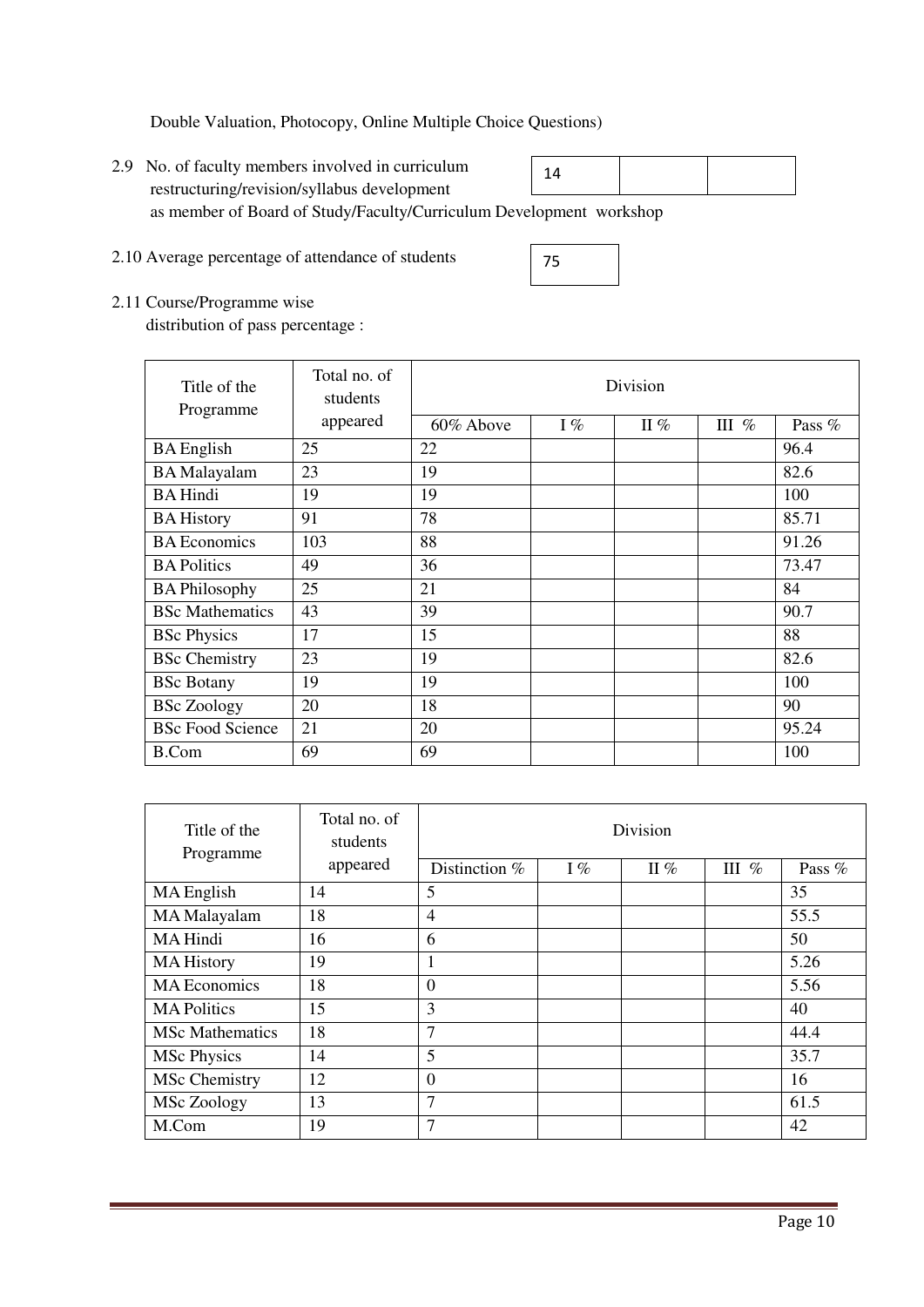2.12 How does IQAC Contribute/Monitor/Evaluate the Teaching & Learning processes :

Student feedback is analysed and necessary action is taken.

| <b>Faculty / Staff Development Programmes</b>  | Number of faculty<br>benefitted |
|------------------------------------------------|---------------------------------|
| Refresher courses                              |                                 |
| UGC – Faculty Improvement Programme            | $\overline{2}$                  |
| HRD programmes                                 |                                 |
| Orientation programmes                         | 1                               |
| Faculty exchange programme                     |                                 |
| Staff training conducted by the university     |                                 |
| Staff training conducted by other institutions |                                 |
| Summer / Winter schools, Workshops, etc.       |                                 |
| <b>Others</b>                                  |                                 |

2.13 Initiatives undertaken towards faculty development

### 2.14 Details of Administrative and Technical staff

| Category                    | Number of<br>Permanent<br><b>Employees</b> | Number of<br>Vacant<br>Positions | Number of<br>permanent<br>positions filled<br>during the Year | Number of<br>positions filled<br>temporarily |
|-----------------------------|--------------------------------------------|----------------------------------|---------------------------------------------------------------|----------------------------------------------|
| <b>Administrative Staff</b> | 42                                         |                                  |                                                               |                                              |
| <b>Technical Staff</b>      |                                            |                                  |                                                               |                                              |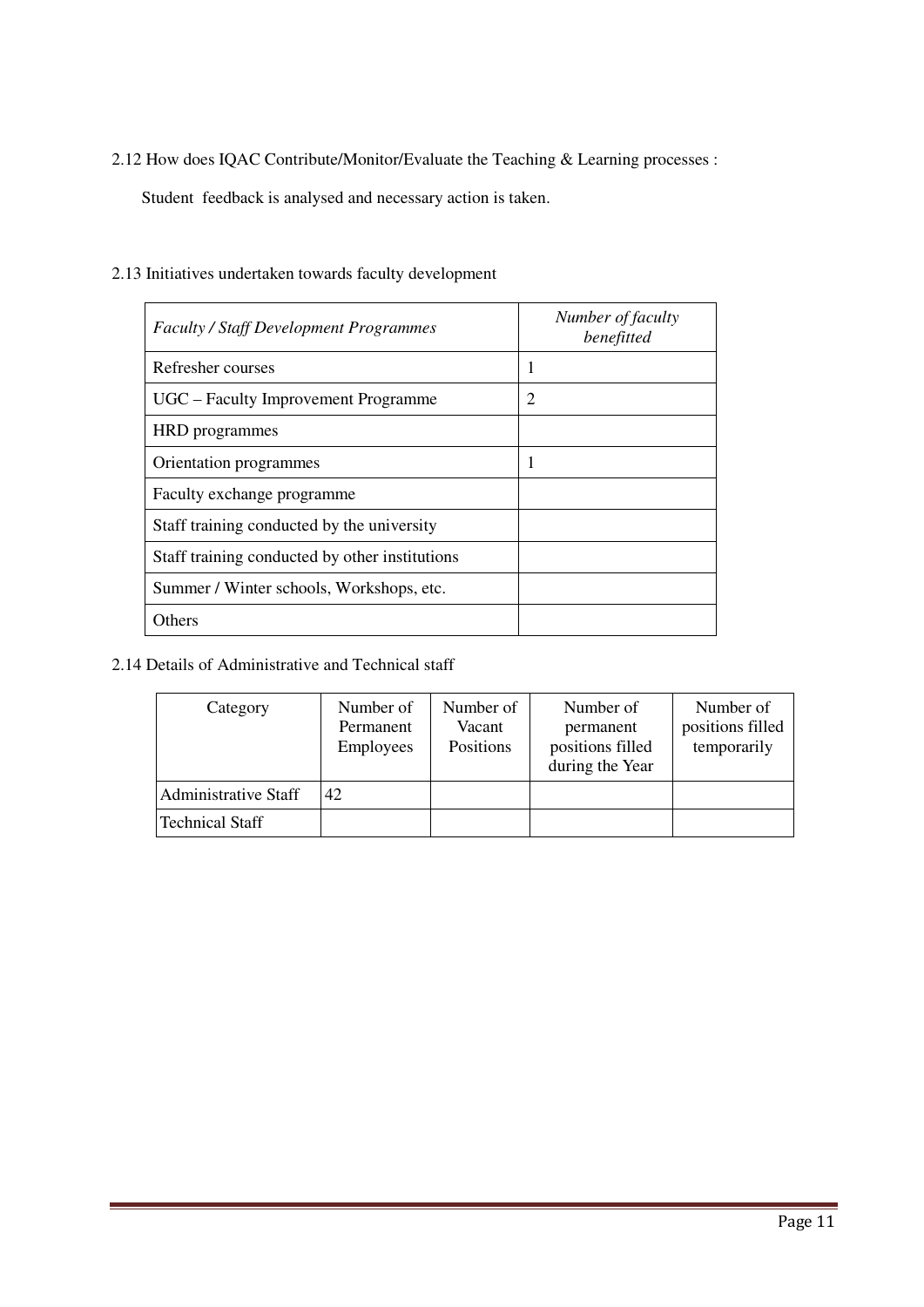# **Criterion – III**

### **3. Research, Consultancy and Extension**

### 3.1 Initiatives of the IQAC in Sensitizing/Promoting Research Climate in the institution

Seminars and workshops are conducted to sensitise staff and students about the current trends in research activities

### 3.2 Details regarding major projects

|                     | Completed      | Ongoing | Sanctioned | Submitted  |
|---------------------|----------------|---------|------------|------------|
| Number              | Nil            | Nil     | Nil        | Nil        |
| Outlay in Rs. Lakhs | N <sub>i</sub> | Nil     | Nil        | <b>Nil</b> |

### 3.3 Details regarding minor projects

|                            | Completed | <b>Ongoing</b> | Sanctioned | Submitted |
|----------------------------|-----------|----------------|------------|-----------|
| Number                     |           |                | JGC        |           |
| <b>Outlay in Rs. Lakhs</b> |           | 1285000        |            |           |

### 3.4 Details on research publications

|                          | International | National       | <b>Others</b> |
|--------------------------|---------------|----------------|---------------|
| Peer Review Journals     |               | 16             |               |
| Non-Peer Review Journals |               | Nil            |               |
| e-Journals               |               | Nil            |               |
| Conference proceedings   |               | N <sub>i</sub> |               |

3.5 Details on Impact factor of publications:

| <b>Range</b> |  | Average |  | h-index |  | Nos. in SCOPUS |
|--------------|--|---------|--|---------|--|----------------|
|--------------|--|---------|--|---------|--|----------------|

 3.6 Research funds sanctioned and received from various funding agencies, industry and other organisations

| Nature of the Project                                                   | Duration | Name of the     | Total grant | Received |
|-------------------------------------------------------------------------|----------|-----------------|-------------|----------|
|                                                                         | Year     | funding Agency  | sanctioned  |          |
| Major projects                                                          |          |                 |             |          |
| <b>Minor Projects</b>                                                   | 12       | UGC             | 1285000     |          |
| <b>Interdisciplinary Projects</b>                                       |          |                 |             |          |
| Industry sponsored                                                      |          |                 |             |          |
| Projects sponsored by the                                               |          |                 |             |          |
| University/College                                                      |          |                 |             |          |
| Students research projects<br>(other than compulsory by the University) | 2        | Govt. Of Kerala | 18000       |          |
| Any other (Specify)                                                     |          |                 |             |          |
| Total                                                                   |          |                 |             |          |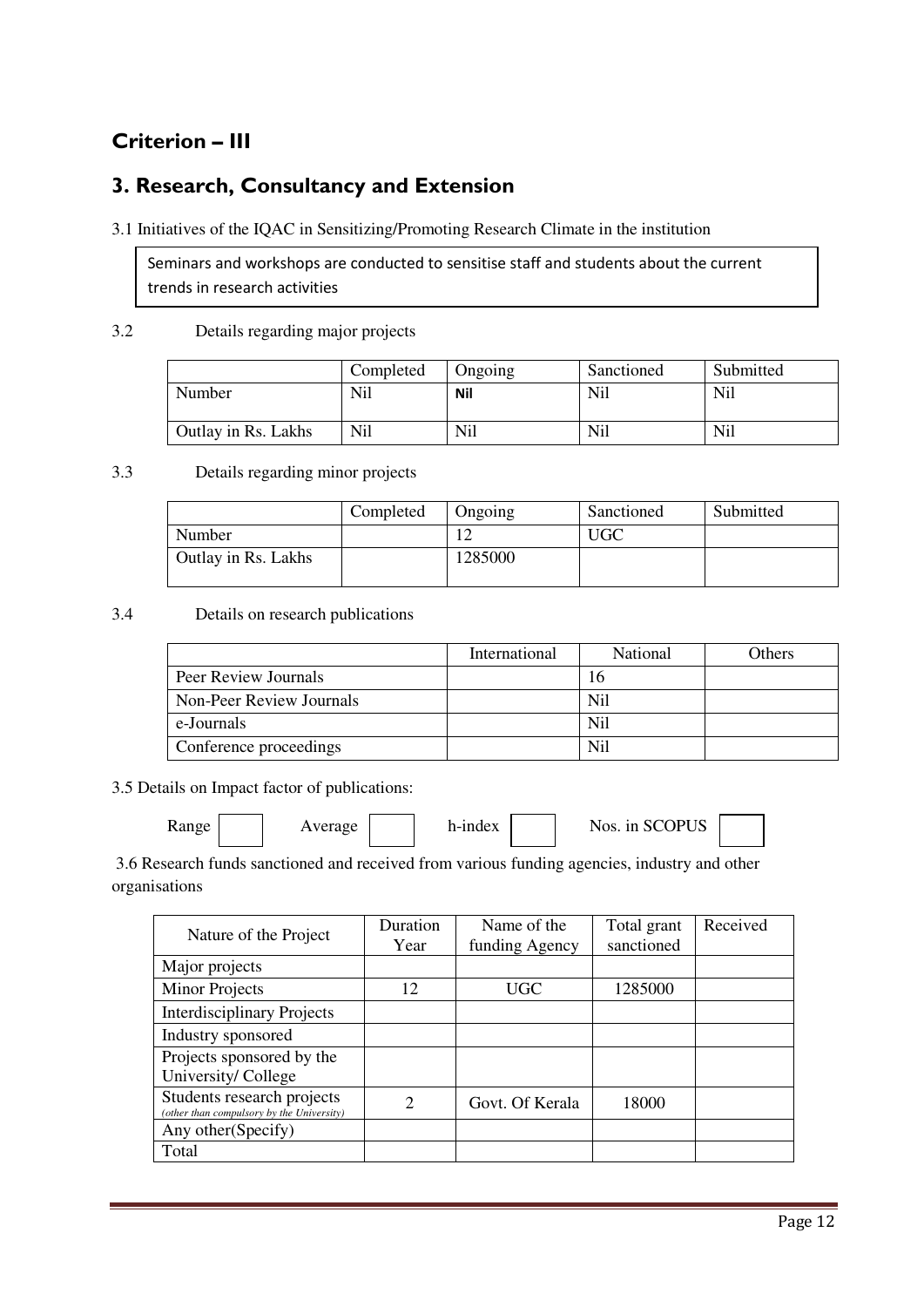| 3.7 No. of books published i) With ISBN No.                                                                                                                                                                         |                        |                                       | <b>Chapters in Edited Books</b> |                                               | $\mathbf{1}$ |         |
|---------------------------------------------------------------------------------------------------------------------------------------------------------------------------------------------------------------------|------------------------|---------------------------------------|---------------------------------|-----------------------------------------------|--------------|---------|
| 3.8 No. of University Departments receiving funds from                                                                                                                                                              | ii) Without ISBN No.   |                                       |                                 |                                               |              |         |
| UGC-SAP<br><b>DPE</b>                                                                                                                                                                                               |                        | CAS                                   |                                 | <b>DST-FIST</b><br><b>DBT</b> Scheme/funds    |              |         |
| 3.9 For colleges<br>Autonomy<br><b>INSPIRE</b>                                                                                                                                                                      |                        | <b>CPE</b><br>CE                      |                                 | <b>DBT</b> Star Scheme<br>Any Other (specify) |              |         |
| 3.10 Revenue generated through consultancy                                                                                                                                                                          |                        |                                       |                                 |                                               |              |         |
| 3.11 No. of conferences                                                                                                                                                                                             | Level                  | International                         | National                        | <b>State</b>                                  | University   | College |
|                                                                                                                                                                                                                     | Number                 |                                       |                                 |                                               |              |         |
| organized by the Institution                                                                                                                                                                                        | Sponsoring<br>agencies |                                       | $\mathbf{1}$                    |                                               |              |         |
| 3.12 No. of faculty served as experts, chairpersons or resource persons<br>3.13 No. of collaborations<br>3.14 No. of linkages created during this year<br>3.15 Total budget for research for current year in lakhs: | International          |                                       | National<br>1                   | $\overline{2}$                                | Any other    |         |
|                                                                                                                                                                                                                     |                        |                                       |                                 |                                               |              |         |
| From Funding agency                                                                                                                                                                                                 |                        | From Management of University/College |                                 |                                               |              |         |
| Total                                                                                                                                                                                                               |                        |                                       |                                 |                                               |              |         |
| 3.16 No. of patents received this year                                                                                                                                                                              |                        | Type of Patent                        |                                 |                                               | Number       |         |
|                                                                                                                                                                                                                     |                        |                                       | Applied                         |                                               |              |         |

| ear            | Type of Patent  |         | Number |
|----------------|-----------------|---------|--------|
|                | <b>National</b> | Applied |        |
|                |                 | Granted |        |
|                | International   | Applied |        |
|                | Granted         |         |        |
|                |                 | Applied |        |
| Commercialised |                 | Granted |        |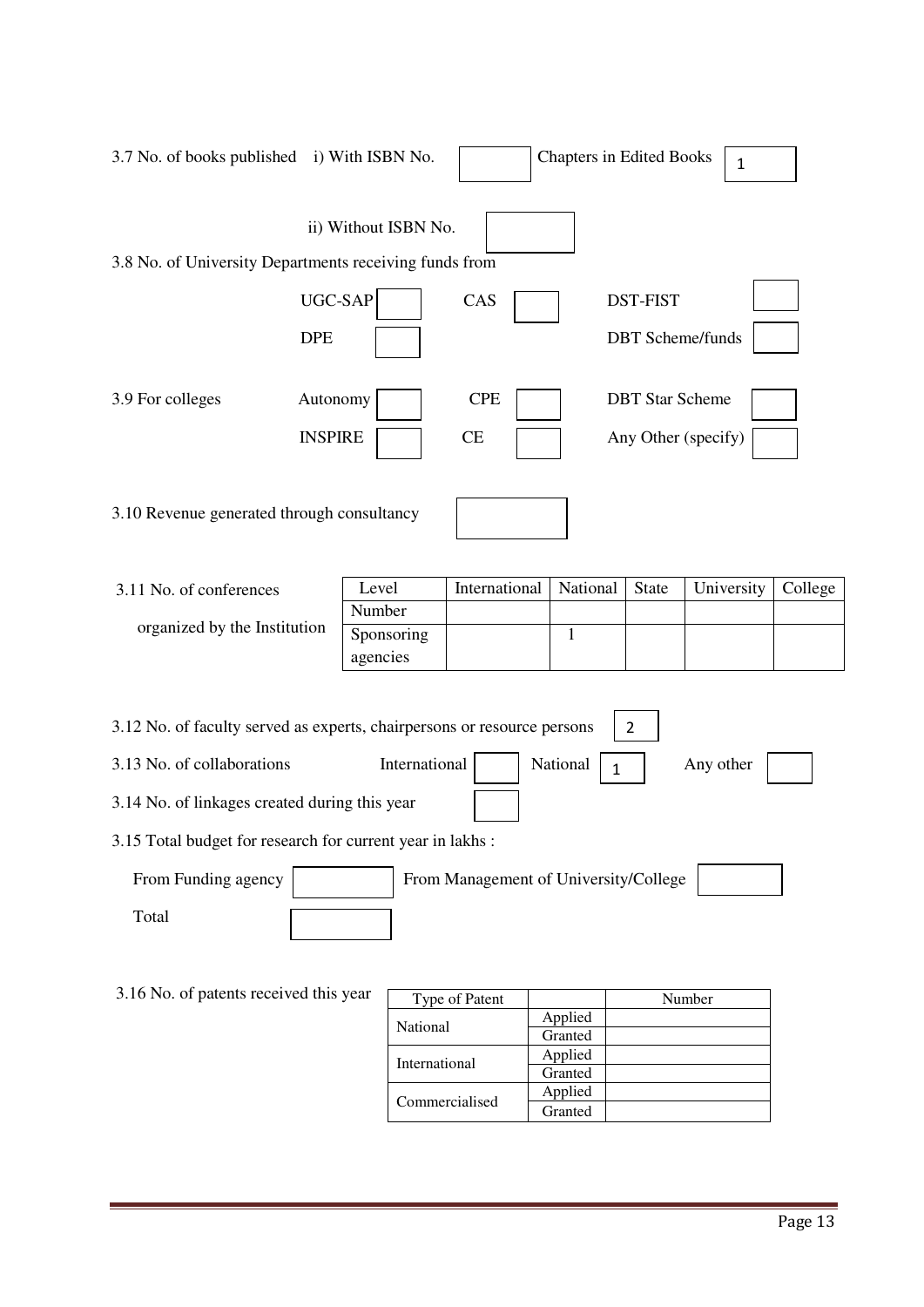### 3.17 No. of research awards/ recognitions received by faculty and research fellows Of the institute in the year

| Total | International                                                                            | National   | State | University       | Dist | College |                     |                |
|-------|------------------------------------------------------------------------------------------|------------|-------|------------------|------|---------|---------------------|----------------|
|       |                                                                                          |            |       |                  |      |         |                     |                |
|       |                                                                                          |            |       |                  |      |         |                     |                |
|       | 3.18 No. of faculty from the Institution<br>who are Ph. D. Guides                        |            |       | 11               |      |         |                     |                |
|       | and students registered under them                                                       |            |       | 45               |      |         |                     |                |
|       | 3.19 No. of Ph.D. awarded by faculty from the Institution                                |            |       |                  |      | 11      |                     |                |
|       | 3.20 No. of Research scholars receiving the Fellowships (Newly enrolled + existing ones) |            |       |                  |      |         |                     |                |
|       | <b>JRF</b>                                                                               | <b>SRF</b> |       | Project Fellows  |      |         | Any other           |                |
|       | 3.21 No. of students Participated in NSS events:                                         |            |       |                  |      |         |                     |                |
|       |                                                                                          |            |       | University level |      |         | State level         |                |
|       |                                                                                          |            |       | National level   |      |         | International level |                |
|       | 3.22 No. of students participated in NCC events:                                         |            |       |                  |      |         |                     |                |
|       |                                                                                          |            |       | University level |      |         | State level         | $\overline{2}$ |
|       |                                                                                          |            |       | National level   |      |         | International level |                |
|       | 3.23 No. of Awards won in NSS:                                                           |            |       |                  |      |         |                     |                |
|       |                                                                                          |            |       | University level |      |         | State level         |                |
|       |                                                                                          |            |       | National level   |      |         | International level |                |
|       | 3.24 No. of Awards won in NCC:                                                           |            |       |                  |      |         |                     |                |
|       |                                                                                          |            |       | University level |      |         | State level         |                |
|       |                                                                                          |            |       | National level   |      |         | International level |                |
|       |                                                                                          |            |       |                  |      |         |                     |                |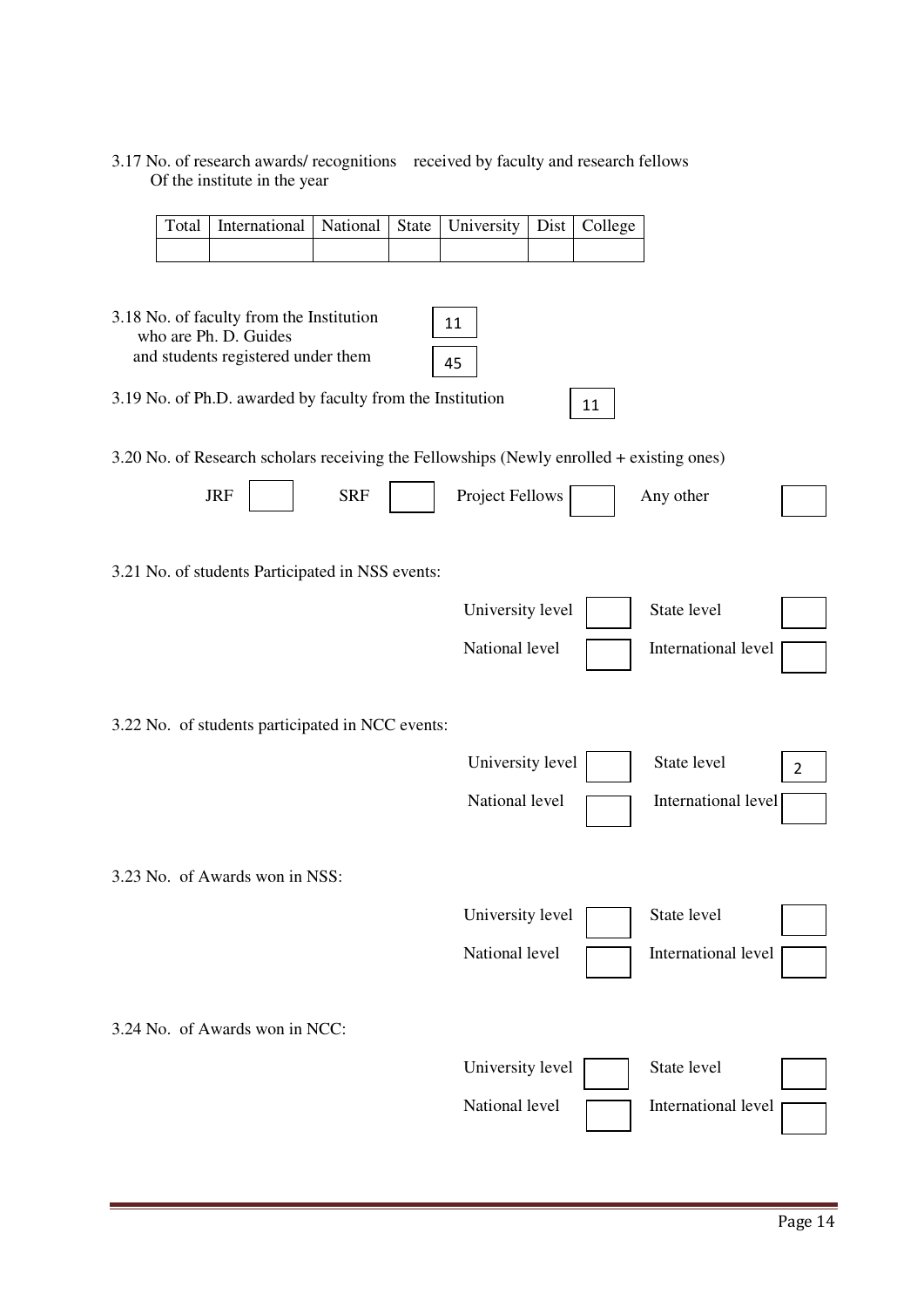3.25 No. of Extension activities organized

| University forum | College forum |         |           |
|------------------|---------------|---------|-----------|
| NC.              | פכורו         | ◠<br>سه | Any other |

3.26 Major Activities during the year in the sphere of extension activities and Institutional Social Responsibility

- Imparted free of companies, classes outside the college as a part of social responsibility
- Assistance for the needy

### **Criterion – IV 4. Infrastructure and Learning Resources**

4.1 Details of increase in infrastructure facilities:

| Facilities                                  | Existing | Newly created | Source of | Total |
|---------------------------------------------|----------|---------------|-----------|-------|
|                                             |          |               | Fund      |       |
| Campus area                                 | 6 H 53   |               |           |       |
|                                             | Ares 95  |               |           |       |
|                                             | Sq.M     |               |           |       |
| Class rooms                                 | 73       |               |           |       |
|                                             |          |               |           |       |
| Laboratories                                | 9        |               |           |       |
|                                             |          |               |           |       |
| <b>Seminar Halls</b>                        | 5        |               |           |       |
|                                             |          |               |           |       |
| No. of important equipments purchased       |          |               |           |       |
| $(\geq 1$ -0 lakh) during the current year. |          |               |           |       |
| Value of the equipment purchased during     |          |               |           |       |
| the year (Rs. in Lakhs)                     |          |               |           |       |
| Others                                      |          |               |           |       |
|                                             |          |               |           |       |

### 4.2 Computerization of administration and library

- The library ensures discipline and security of resources.
- Admissions and internal assessment marks are done and uploaded online.
- Information display and notification
- Computerized transactions bar coding.
- D-space Digital Repository Library; computes with internet facility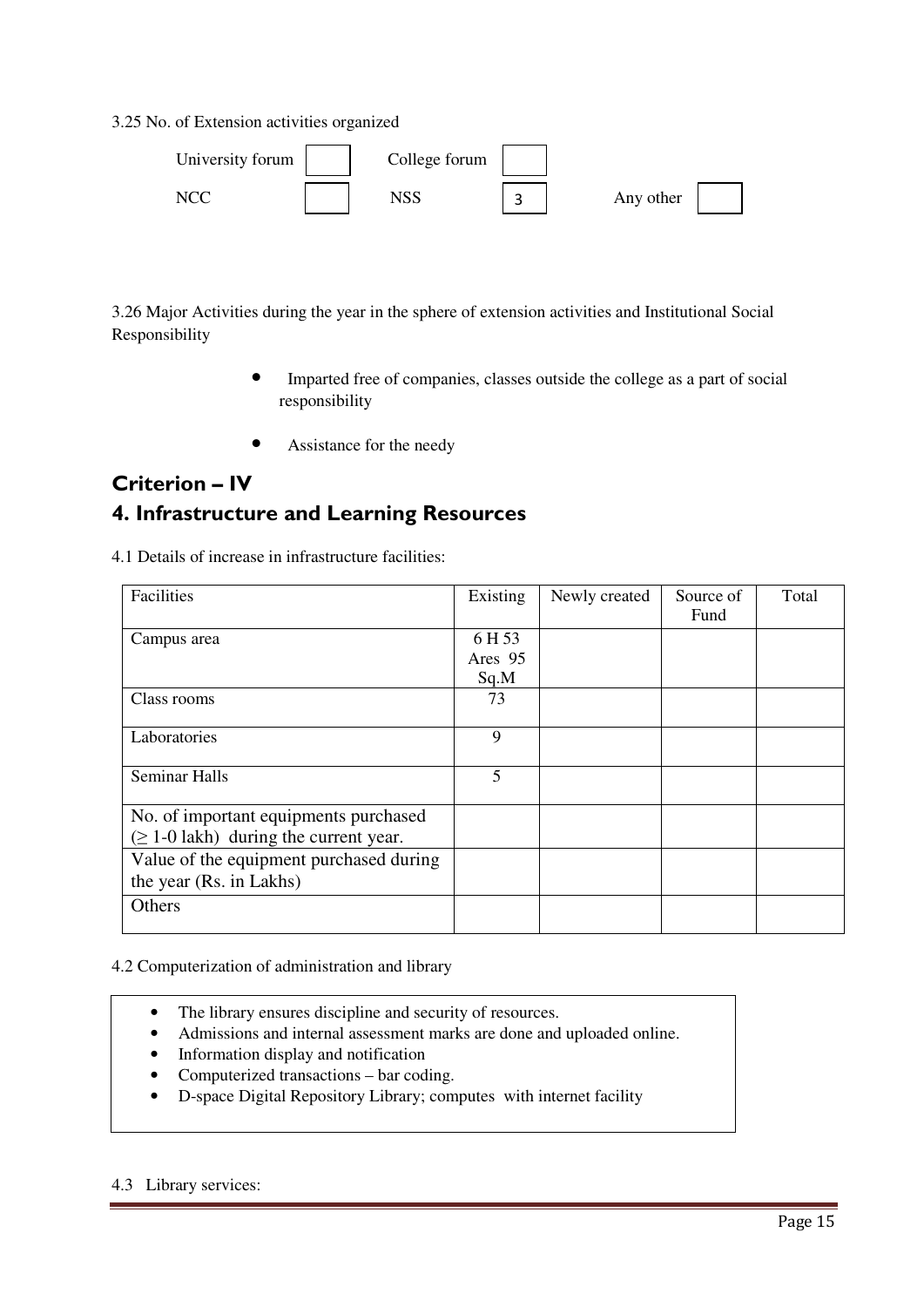|                   | Existing      |       |     | Newly added | Total         |       |
|-------------------|---------------|-------|-----|-------------|---------------|-------|
|                   | No.           | Value | No. | Value       | No.           | Value |
| <b>Text Books</b> | 79978         |       | 172 |             | 80150         |       |
| Reference Books   |               |       |     |             |               |       |
| e-Books           |               |       |     |             |               |       |
| Journals          | 16            | 40300 |     |             | 16            | 40300 |
| e-Journals        |               |       |     |             |               |       |
| Digital Database  |               |       |     |             |               |       |
| CD & Video        |               |       |     |             |               |       |
| Others (specify)  | <b>DELNET</b> | 16500 |     |             | <b>DELNET</b> | 16500 |
|                   | & N-LIST      |       |     |             | & N-LIST      |       |

4.4 Technology up gradation (overall)

|          | Total<br>Computers | Computer<br>Labs | Internet | <b>Browsing</b><br>Centres | Computer<br>Centres | Office | Depart-<br>ments | Others |
|----------|--------------------|------------------|----------|----------------------------|---------------------|--------|------------------|--------|
| Existing | 90                 | 39               | Yes      | 12                         | 11                  | 13     | 15               |        |
| Added    |                    |                  |          |                            |                     |        |                  |        |
| Total    | 90                 |                  |          |                            |                     |        |                  |        |

4.5 Computer, Internet access, training to teachers and students and any other programme for technology upgradation (Networking, e-Governance etc.)

| Computers : 39 (Computer Lab)         |
|---------------------------------------|
| Internet access: Broadband connection |
| For students : Orientation class.     |

- 4.6 Amount spent on maintenance in lakhs :
	- i) ICT
	- ii) Campus Infrastructure and facilities
	- iii) Equipments
	- iv) Others

| 300000 |  |
|--------|--|
|        |  |
| 173549 |  |
|        |  |

473549

**Total :** 

Page 16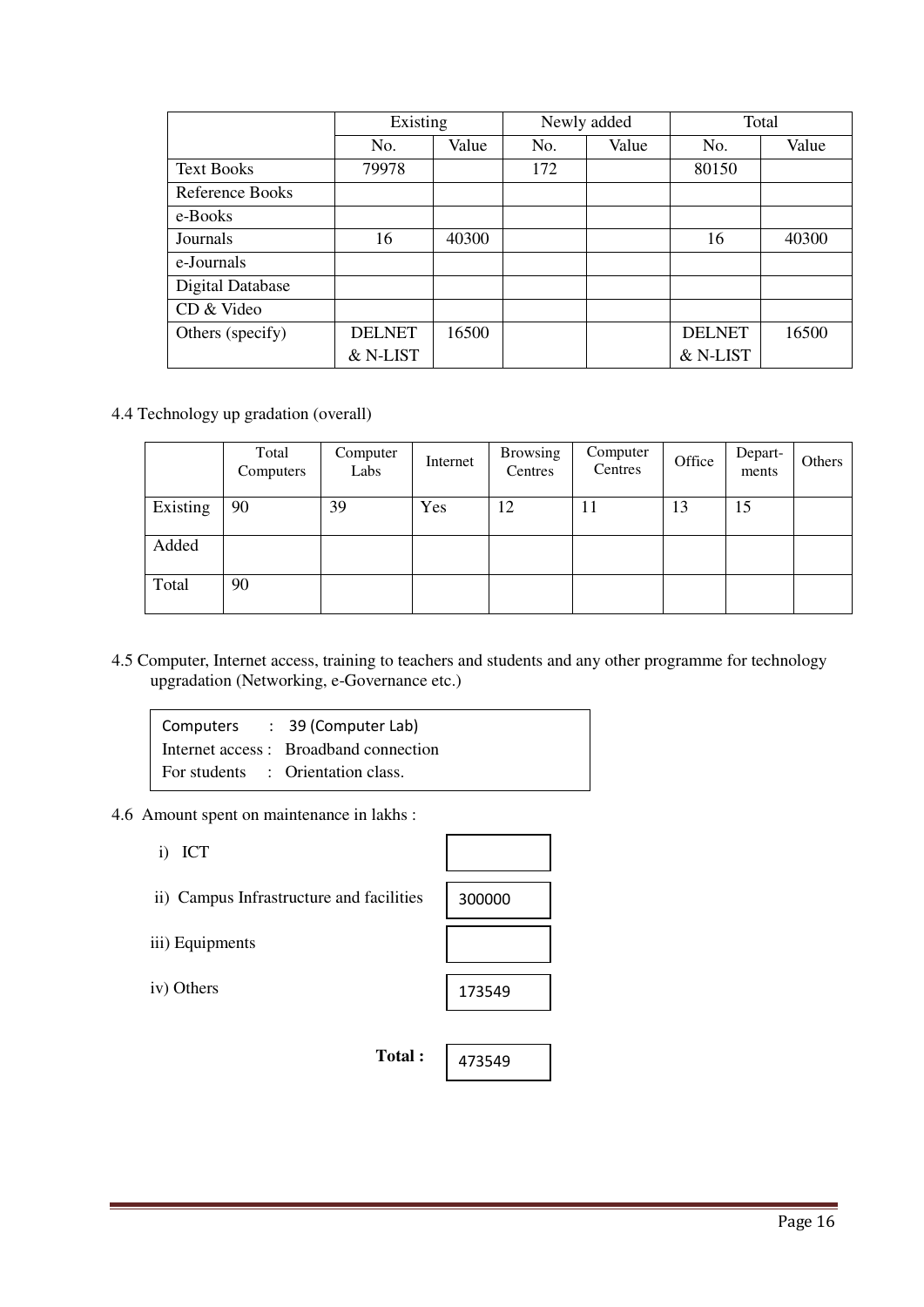# **Criterion – V 5. Student Support and Progression**

5.1 Contribution of IQAC in enhancing awareness about Student Support Services

- Remedial classes are arranged for needy students.
- Tutorial meetings are conducted every month.
- Mentoring is actively practiced.
- The grievance redress cell is prompt in finding solutions.

5.2 Efforts made by the institution for tracking the progression

Report cards are maintained by the class tutor. Parent Teacher student meeting is held each semester. Necessary steps are taken based on parent feedback.

5.3 (a) Total Number of students

(b) No. of students outside the state



nil

UG PG Ph. D. Others

(c) No. of international students

|     |     | $\%$  |       |
|-----|-----|-------|-------|
| Men | 703 | $-20$ | Women |

| √ο   | %  |
|------|----|
| 1424 | 80 |

|         |     |           | Last Year |                          |       |         |            | This Year |                                                                    |       |
|---------|-----|-----------|-----------|--------------------------|-------|---------|------------|-----------|--------------------------------------------------------------------|-------|
| General | SC. | <b>ST</b> | OBC       | Physically<br>Challenged | Total | General |            |           | $\vert$ SC $\vert$ ST $\vert$ OBC $\vert$ Physically<br>Challenged | Total |
| 1352    | 367 | 29        | 154       |                          | 1904  | 1527    | 359 38 201 |           |                                                                    | 2127  |

Demand ratio Dropout %

5.4 Details of student support mechanism for coaching for competitive examinations (If any)

Coaching for Entry in Civil services, PSC and Banking services

NET/ SET Coaching for PG Students

No. of students beneficiaries

72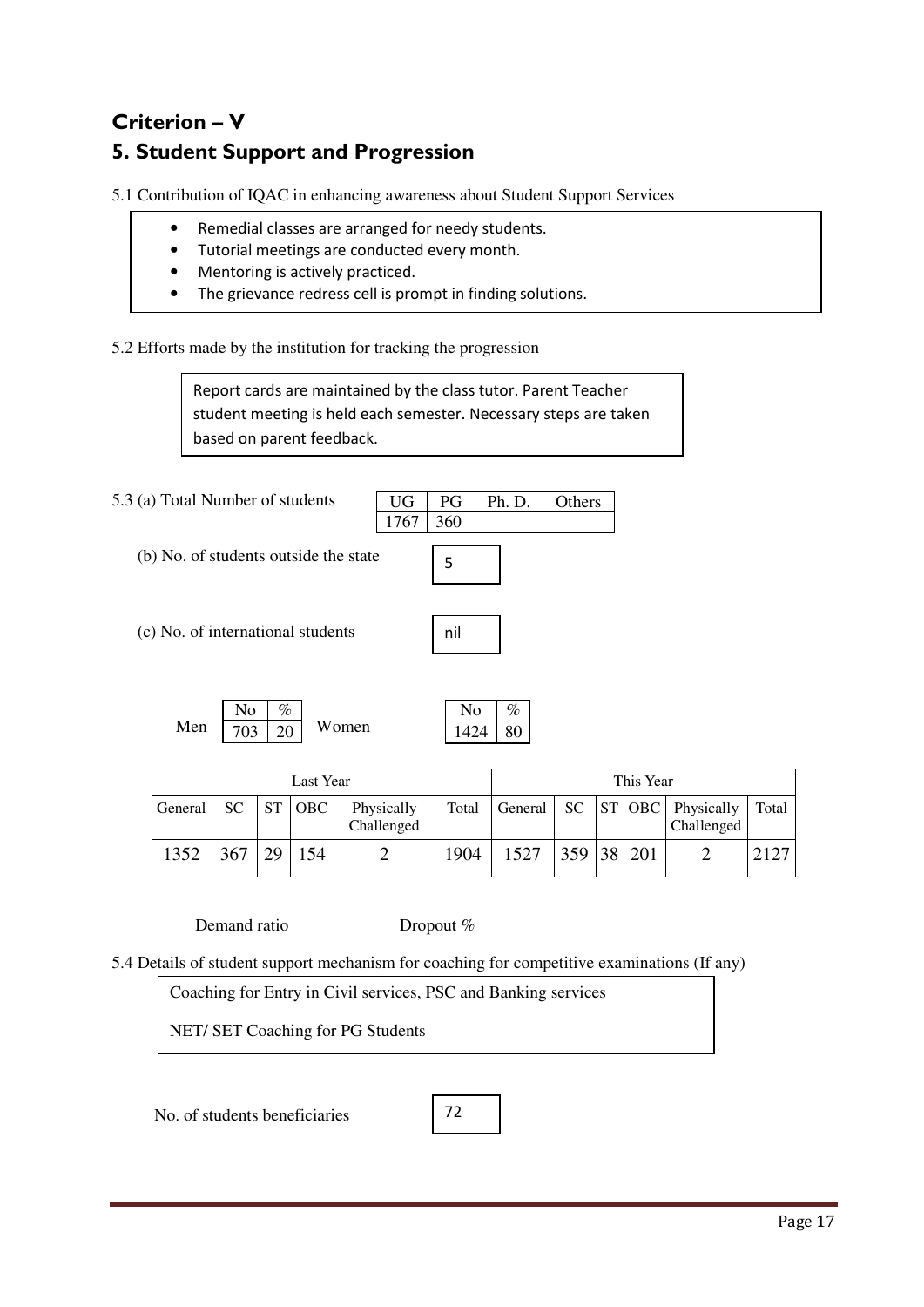5.5 No. of students qualified in these examinations



5.6 Details of student counselling and career guidance

Teachers in charge of the cell coordinate the interactions of the students with professional counsellors who interact with them in college. Relaxation techniques, Stress relieving methods are elaborated to the class/group. More than 600 students have benefitted from this programme

### 5.7 Details of campus placement

| On campus                             |                                    |                                     | <b>Off Campus</b>         |
|---------------------------------------|------------------------------------|-------------------------------------|---------------------------|
| Number of<br>Organizations<br>Visited | Number of Students<br>Participated | Number of<br><b>Students Placed</b> | Number of Students Placed |
|                                       | 37                                 |                                     | Nil                       |

### 5.8 Details of gender sensitization programmes

- Conducted Seminar and Symposia as part of Women Empowerment
- Celebrated International Women's Day

### 5.9 Students Activities

5.9.1 No. of students participated in Sports, Games and other events

| 11<br>State/ University level                                                    | National level<br>2 | International level |
|----------------------------------------------------------------------------------|---------------------|---------------------|
| No. of students participated in cultural events<br>3                             |                     |                     |
| State/ University level                                                          | National level      | International level |
| No. of medals /awards won by students in Sports, Games and other events<br>5.9.2 |                     |                     |
| Sports: State/University level<br>$\overline{2}$                                 | National level      | International level |
| 2<br>Cultural: State/ University level                                           | National level      | International level |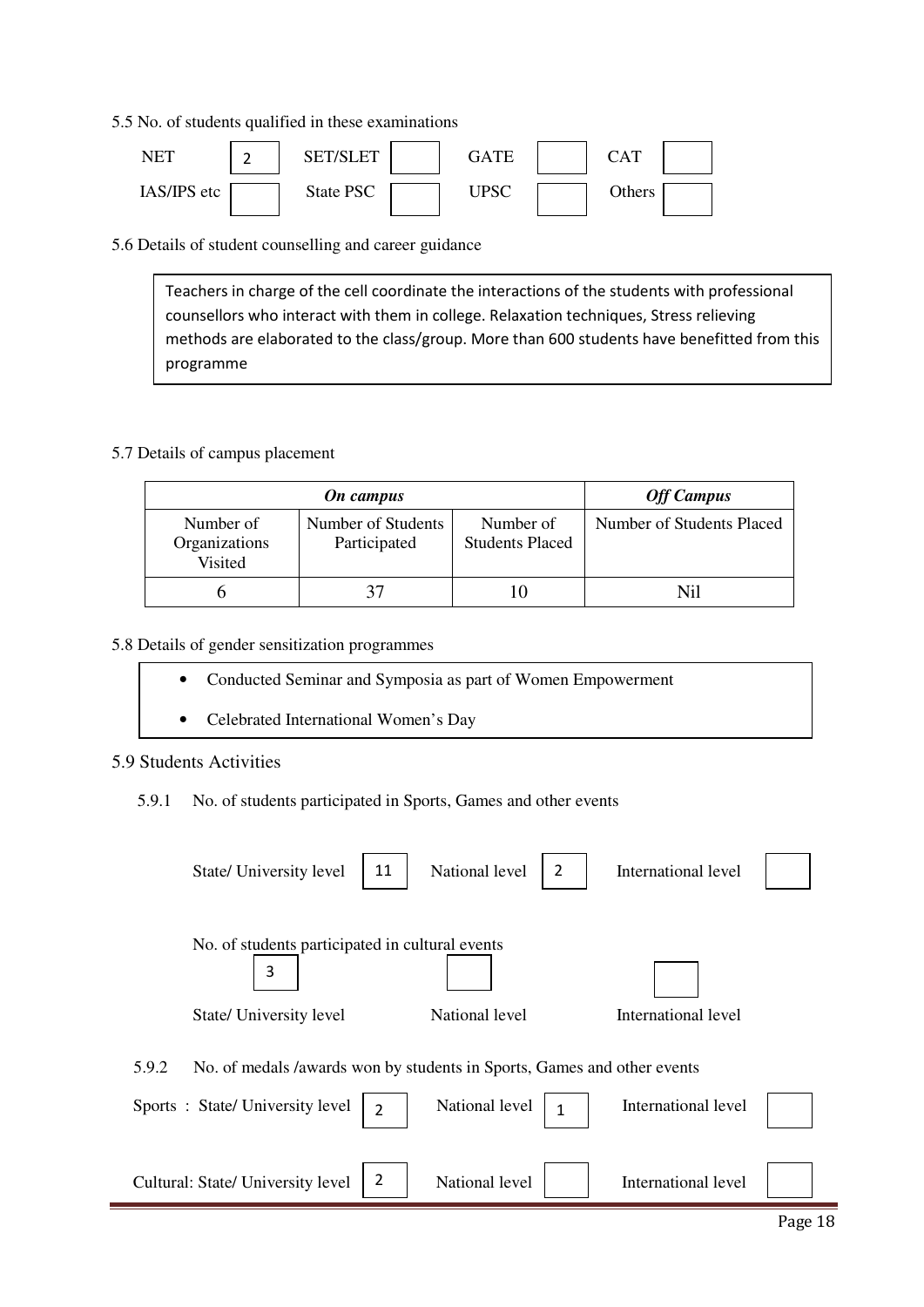### 5.10 Scholarships and Financial Support

|                                                                                          | Number of<br>students | Amount  |
|------------------------------------------------------------------------------------------|-----------------------|---------|
| Financial support from institution                                                       |                       |         |
| Financial support from government                                                        | 1102                  | 3467575 |
| Financial support from other sources                                                     |                       |         |
| received<br>Number<br>$\sigma$<br>students<br>who<br>International/National recognitions |                       |         |

5.11 Student organised / initiatives

| Fairs | : State/ University level     National level     International level           |  |  |  |
|-------|--------------------------------------------------------------------------------|--|--|--|
|       | Exhibition: State/ University level     National level     International level |  |  |  |
|       |                                                                                |  |  |  |

1

5.12 No. of social initiatives undertaken by the students

5.13 Major grievances of students (if any) redressed: A cooler was provided for the students as requested. Enhancement of Library Resources.

### **Criterion – VI**

### **6. Governance, Leadership and Management**

6.1 State the Vision and Mission of the institution

- To provide quality education
- To enable the development of total personality through co-curricular and extra curricular activities.
- To inculcate human values like mutual love, truth and non-violence.
- To motivate achievement of excellence in every field of life
- To extra guidance and consultancy service

### 6.2 Does the Institution has a management Information System

Yes. Meetings are regularly held with representatives of the management. Their suggestions are implemented in financial as well as administrative matters. The management is apprised of the various activities, new developments, achievements of teachers and students as well as student progression through monthly reports from every department, club, cell and committee. Management representatives make institutional and departmental visits.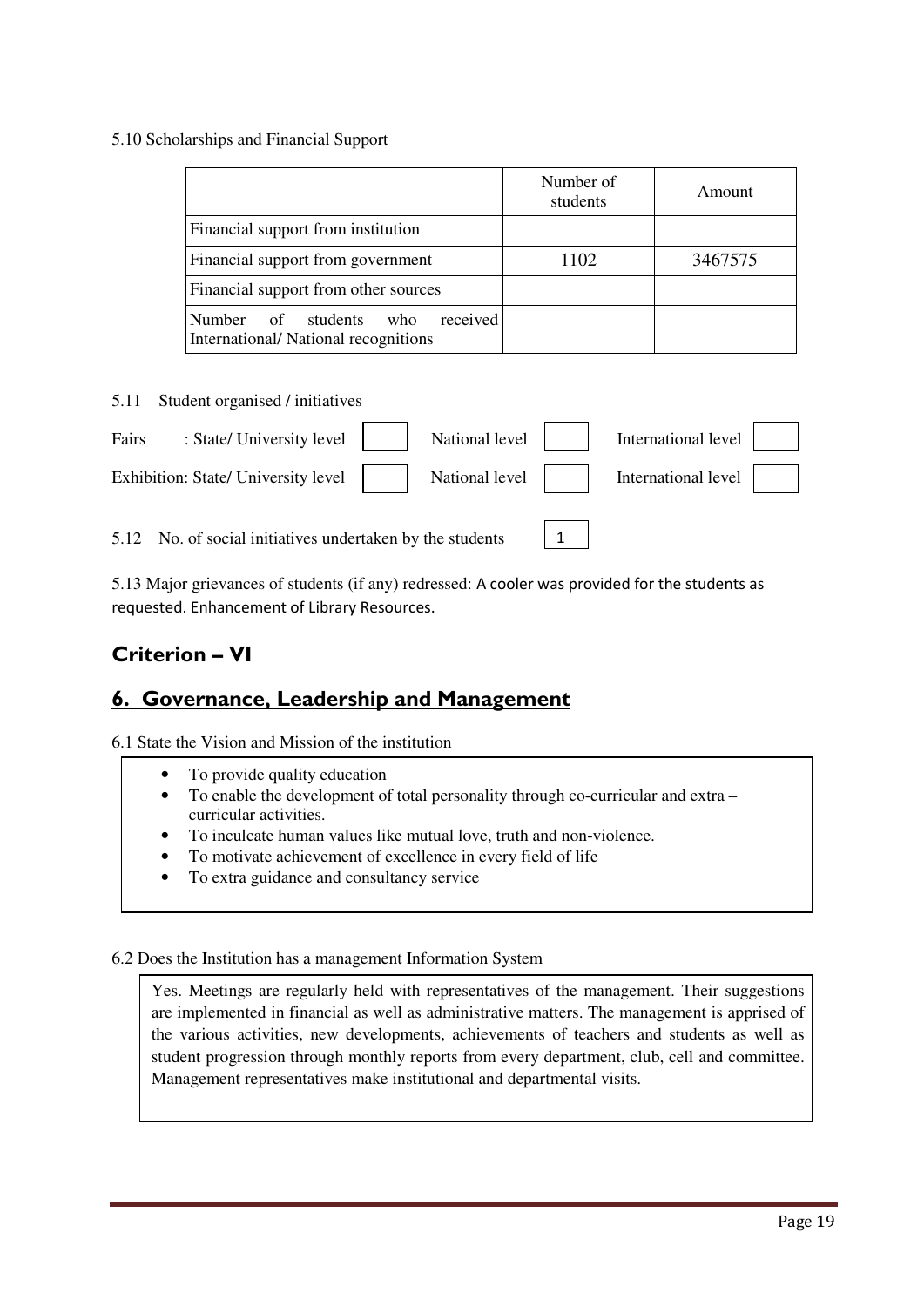6.3 Quality improvement strategies adopted by the institution for each of the following:

### 6.3.1 Curriculum Development

Being affiliated to M.G University, the college follows the syllabus set by the university. However the institution has provided several certificate and value added courses that are conceived keeping in mind the needs of the job market

### 6.3.2 Teaching and Learning

Peer teaching, task based learning, problem based learning are some of the techniques used. ICT is also used to facilitate the teaching learning process

### 6.3.3 Examination and Evaluation

Regular internal tests as stipulated by the university are conducted. Students present papers and submit assignments. Spot tests are administered and mock viva voce is conducted. Students are also required to present their thesis before the external evaluation.

### 6.3.4 Research and Development

- Facilitates research activities and consultancy services
- Promotes faculty improvement programme

### 6.3.5 Library, ICT and physical infrastructure / instrumentation

Regular updating of library resources. The library has internet connectivity with printer and power back up facilities and follows the open access system. The freshers are given orientation on effective use of library resources. Ample

### 6.3.6 Human Resource Management

Faculty and staff positions are filled in keeping with the norms of the M G University and the Government of Kerala. When there is delay in filling retirement or leave vacancies, guest faculties are recruited by the management.

### 6.3.7 Faculty and Staff recruitment

The institution follows the UGC norms for staff faculty recruitment. The institution also follows the rules regarding the recruitment as given by the Government of Kerala. Vacancies are advertised in leading newspapers and prescribed norms are strictly adhered to.

### 6.3.8 Industry Interaction / Collaboration

- National Workshop in Nuclear Science was conducted in association with IANCAS (Indian Association Nuclear Chemist and Allied Scientists.
- Second and Third Year Degree Students of Food Science and Quality Control were sent to industrial training to Milma Cochin, Thiruvanathapuram and Alappuzha, Nadukkara Food Products Moovattupuzha, College of Agriculture Vallayanikara, Easter Condiments , Adimali and Kera Grow, Punaloor.
- Ten students secured placements in Private Hospitals, Biscuit Industries, Cashew Industrial Units as Quality Control Inspectors.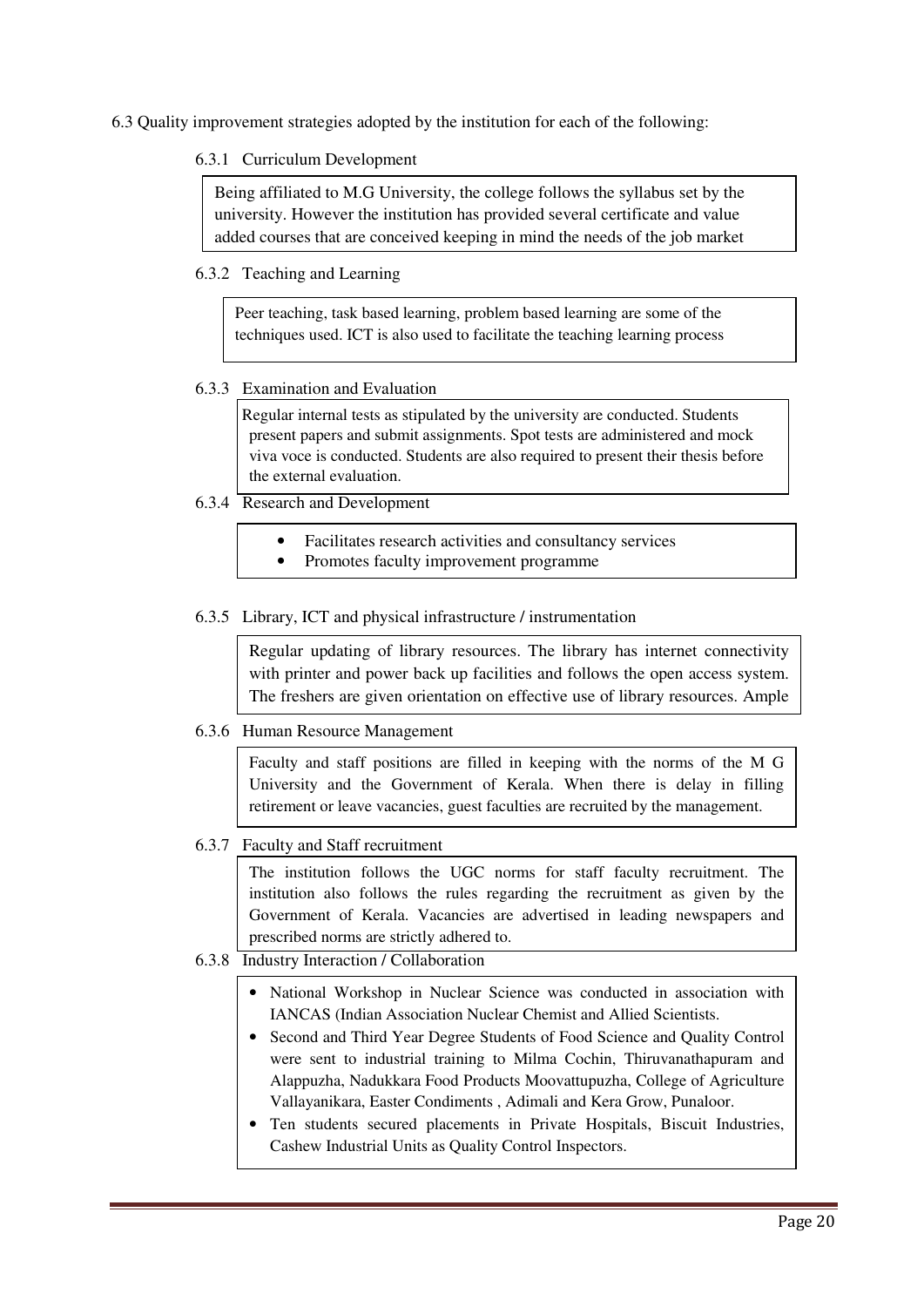### 6.3.9 Admission of Students

University norms are strictly followed regarding the admission of students.

#### 6.4 Welfare schemes for

| Teaching     | Salary Advance and Loan for the needy                                               |
|--------------|-------------------------------------------------------------------------------------|
| Non teaching | Funds are collected and given to needy non-teaching staff<br>to meet contingencies. |
| Students     |                                                                                     |

### 6.5 Total corpus fund generated

| $Yes \mid \sqrt{}$ No<br>6.6 Whether annual financial audit has been done |  |
|---------------------------------------------------------------------------|--|
|---------------------------------------------------------------------------|--|

### 6.7 Whether Academic and Administrative Audit (AAA) has been done?

| Audit Type     | External         |            | Internal |            |  |
|----------------|------------------|------------|----------|------------|--|
|                | Yes/No<br>Agency |            | Yes/No   | Authority  |  |
| Academic       | Yes              | University | Yes      | Management |  |
| Administrative | Yes              | Dy.D.C.E   | Yes      | Management |  |

6.8 Does the University/ Autonomous College declare results within 30 days?

For UG Programmes Yes No

√

√

| For PG Programmes | Yes |  | N <sub>o</sub> |
|-------------------|-----|--|----------------|
|-------------------|-----|--|----------------|

6.9 What efforts are made by the University/ Autonomous College for Examination Reforms?

 Being an affiliated college university rules are followed as far as examination procedure is concerned.

6.10 What efforts are made by the University to promote autonomy in the affiliated/constituent colleges?

Efforts were taken by university for granting autonomy to affiliated colleges

### 6.11 Activities and support from the Alumni Association

Strong support from alumni was evident in the form charity ventures , scholarships etc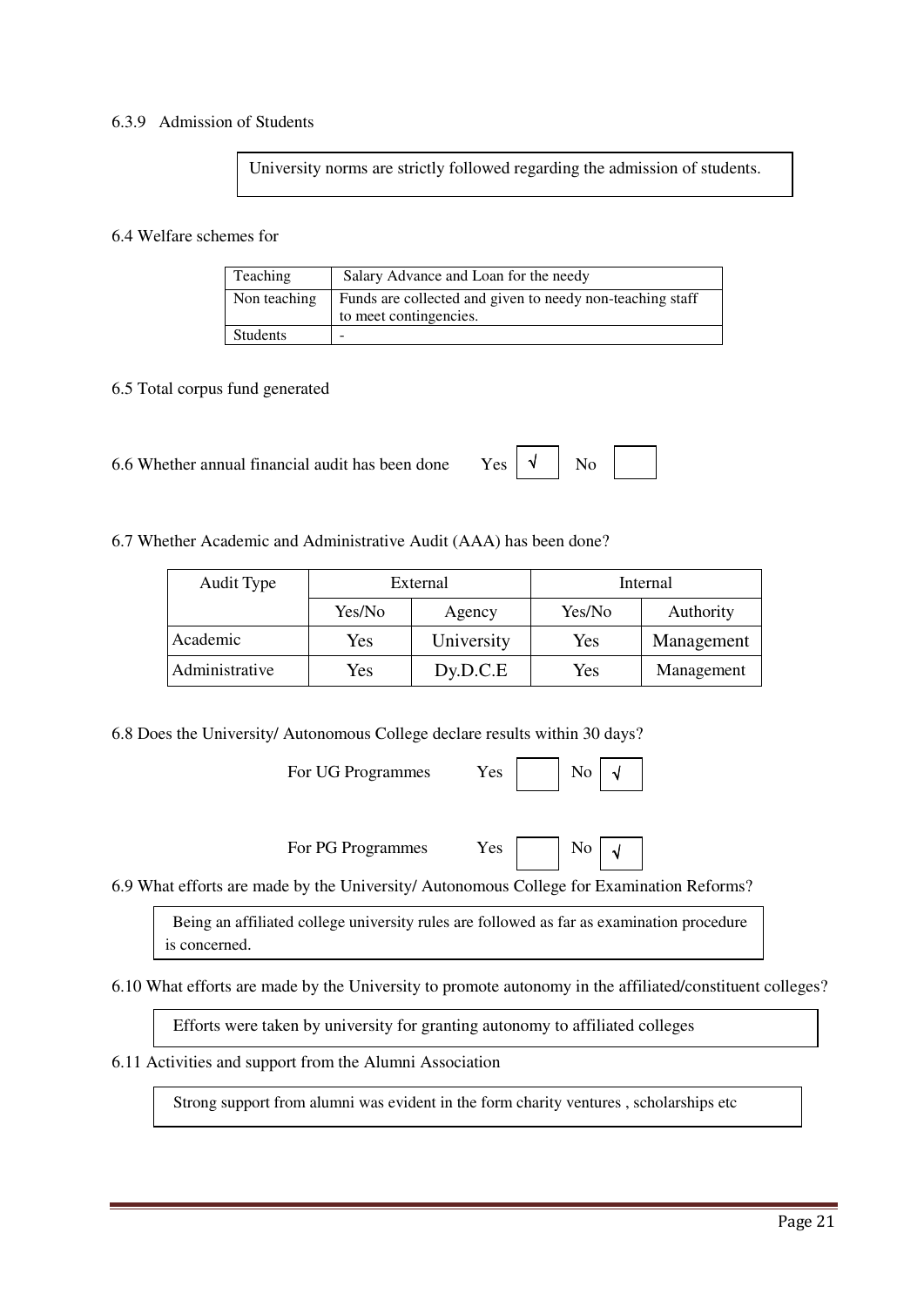#### 6.12 Activities and support from the Parent – Teacher Association

Regular Departmental PTA meetings

6.13 Development programmes for support staff

- > The support staff are given orientation and regular classes are conducted to improve efficiency.
- Special sessions are given for computer training and communication skills.

6.14 Initiatives taken by the institution to make the campus eco-friendly

Plastic is banned on the campus.

Eco friendly initiatives are encouraged

### **Criterion – VII**

### **7. Innovations and Best Practices**

7.1 Innovations introduced during this academic year which have created a positive impact on the functioning of the institution. Give details.

Structured transparency in governance was ensured.

7.2 Provide the Action Taken Report (ATR) based on the plan of action decided upon at the beginning of the year

The research output of the faculty has increased quantitatively and improved qualitatively.

7.3 Give two Best Practices of the institution *(please see the format in the NAAC Self-study Manuals)*

 The college encourages co curricular activities of the students by giving free training and providing platforms to showcase their skills. Their artistic and literary talents are encouraged and their leadership and organisational skills are honed by the constant support of the management and staff.

*\*Provide the details in annexure (annexure need to be numbered as i, ii,iii)* 

7.4 Contribution to environmental awareness / protection

> Eco- friendly practices that encourage a spirit of environmental friendliness were implemented.

7.5 Whether environmental audit was conducted? Yes No

√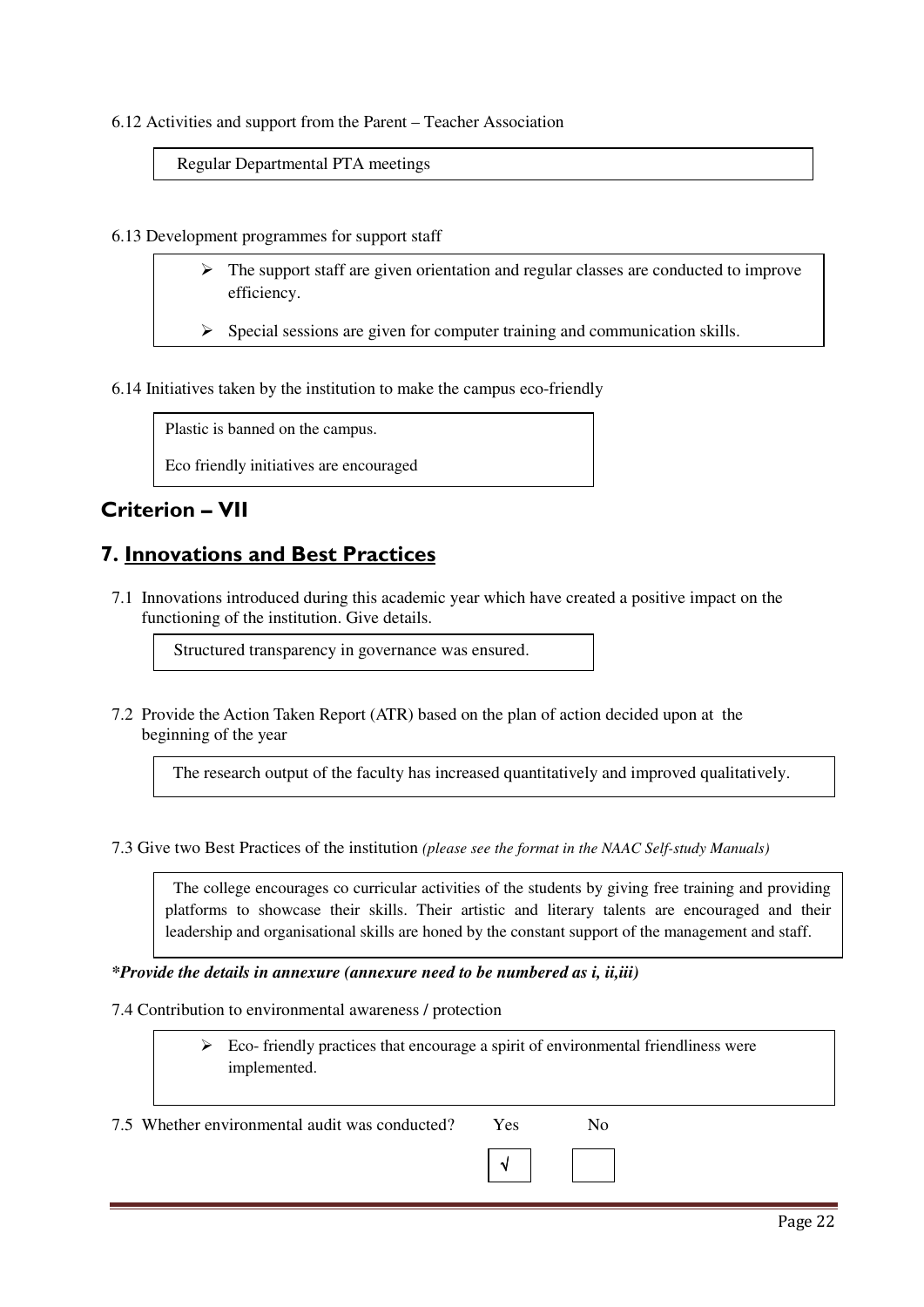7.6 Any other relevant information the institution wishes to add. (for example SWOT Analysis)

- With a new orientation in research as well as soft skills, there was a flurry of projects sanctioned by UGC .
- Good number of campus placement.

### 8. **Plans of institution for next year**

- To encourage interdepartmental collaboration in teaching and research areas.
- To conduct seminars/conferences/workshops related to patents and consultancies.
- To apply for more major research projects
- To conduct more academic gender sensitization programmes
- To conduct internships programmes for students.
- To promote more industry based student projects.

*Name* **: Dr. Sujatha. S** *Name :* **Prof. V.N. Ramachandran Pillai**

*Signature of the Coordinator, IQAC Signature of the Chairperson, IQAC* 

*\_\_\_\_\_\_\_\*\*\*\_\_\_\_\_\_\_*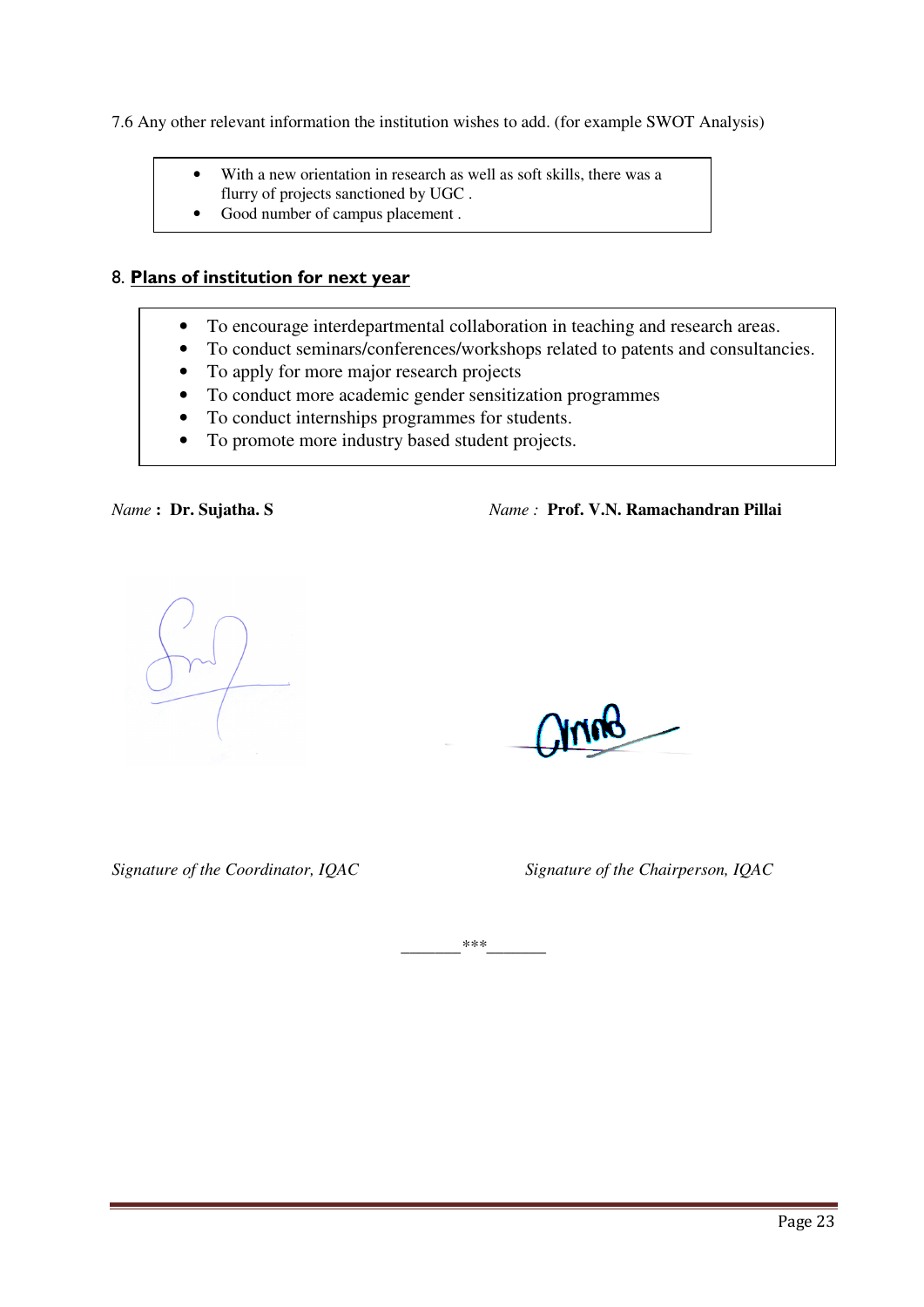### Annexure A

### Academic Calendar of the Year

### 2013-14

4th June Commencement of Regular classes

5th June NSS Celebrates World Environmental Day

13th June UG admission process started

16th June Forest Day

19<sup>th</sup> June Vayanaday Celeberations

22nd June Yoga Demonstration Class

25th June Commemoration Day

26th June International Day against Drug abuse

3rd July Blood Donation Day

5th July Commencement of Classes for First Year UG Students

10<sup>th</sup> July Basheer Smaraka Prabashanam

15th August Independence Day Celebration

13th September Onam Celebrations

23rd September College Re-opens after Onam Vacation

16th to  $17<sup>th</sup>$  October National Seminar on Politics of Participatory Development

1st November Kerala Piravi Celebrations